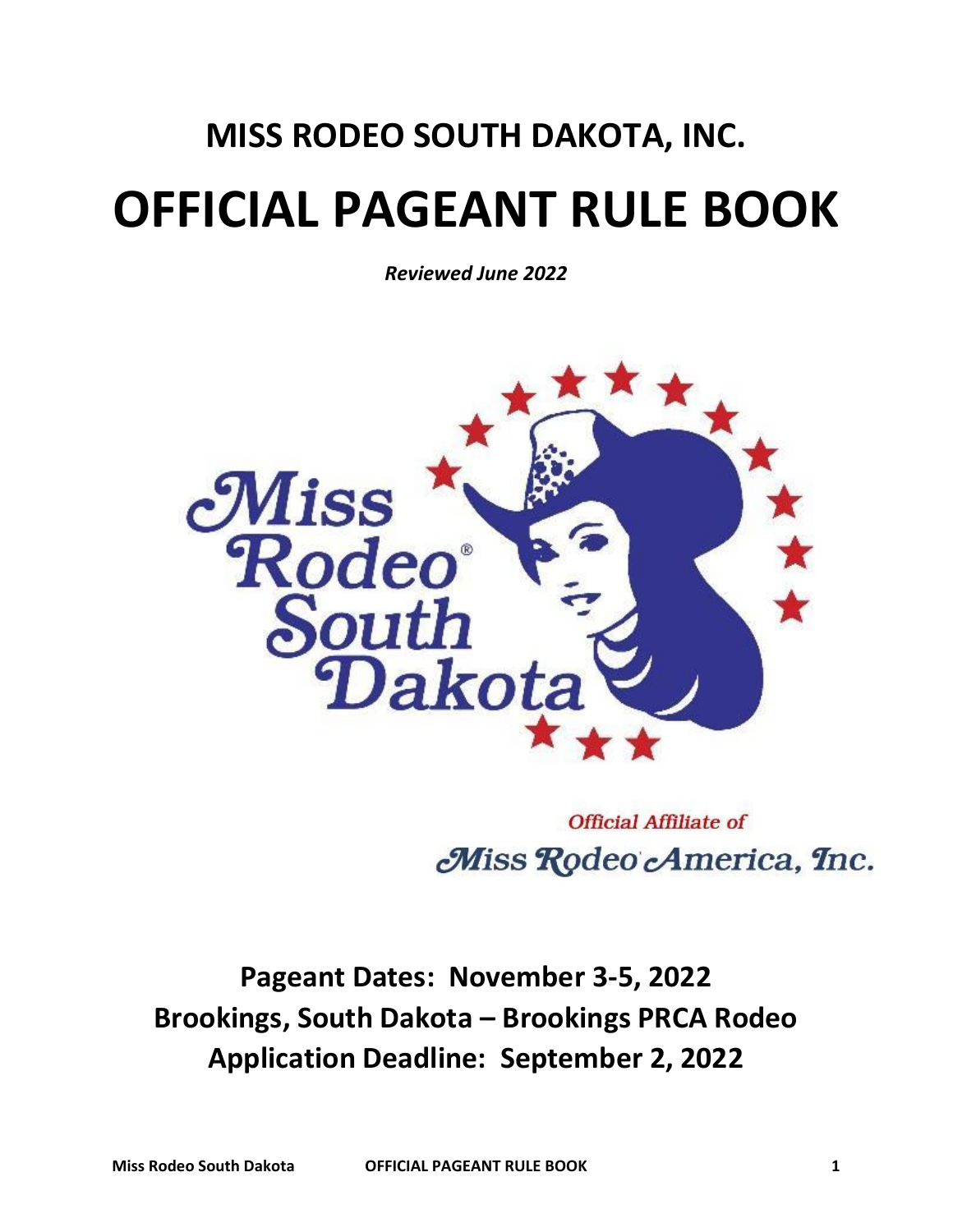# **Miss Rodeo South Dakota, Inc.**

## **Board Members**

**President**

Courtney Schaefer Sisseton, SD [missrodeosouthdakotainc@gmail.com](mailto:missrodeosouthdakotainc@gmail.com)

**Vice President** Amy Muller Agar, SD [suttonrodeo@venturecomm.net](mailto:suttonrodeo@venturecomm.net)

**Secretary**

Judy Stevens Huron, SD [doubledwesternllc@hotmail.com](mailto:doubledwesternllc@hotmail.com)

#### **Treasurer**

Eris Tanner Rapid City, SD [erisjt@outlook.com](mailto:erisjt@outlook.com)

**National Director** Cindy Wilk Huron, SD [c\\_ilk17@hotmail.com](mailto:c_ilk17@hotmail.com) **Board Member**

Brad Lindblom Rapid City, SD [sorrel\\_m@hotmail.com](mailto:sorrel_m@hotmail.com)

**Board Member**

Paul Marrs Whitewood, SD [paulmarrs55@gmail.com](mailto:paulmarrs55@gmail.com)

**Board Member** Sorrel Muscat Wall, SD [sorrel\\_m@hotmail.com](mailto:sorrel_m@hotmail.com)

#### **Board Member/Pageant Director**

Kristina Sigaty Aberdeen, SD k.sigaty24@gmail.com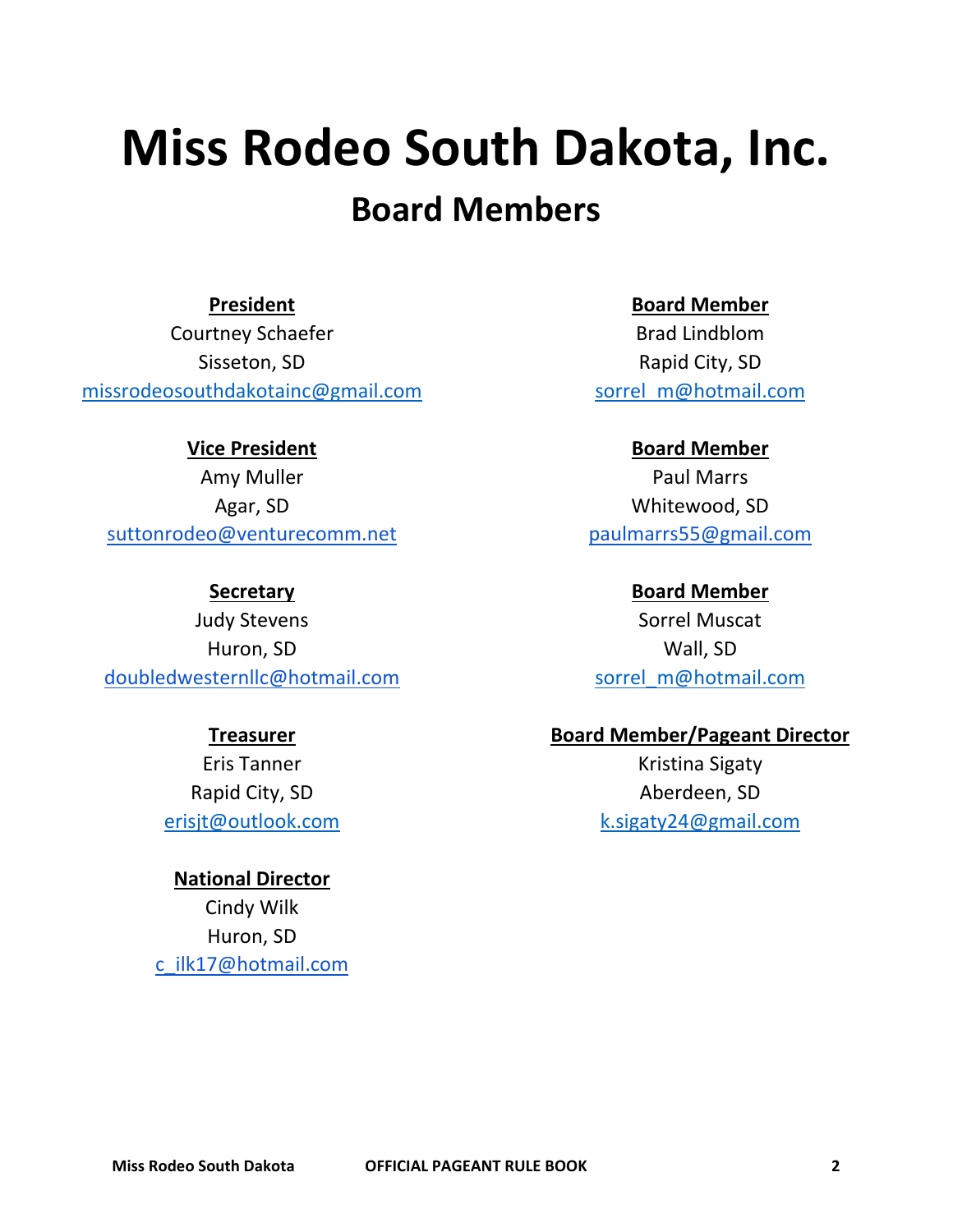## **PREVIOUS MISS RODEO SOUTH DAKOTA TITLEHOLDERS**

| 1956 | Patricia Haley Mostert     | 1995                                        | Victoria French Blatchford       |
|------|----------------------------|---------------------------------------------|----------------------------------|
| 1957 | Johna Kendrick Rovere      | 1996                                        | Kara Fordham                     |
| 1958 | Sandra Matz Singleton      | 1997                                        | Jennifer Denkinger Stephes       |
| 1963 | Dixie Kendrick Boyd        | 1998                                        | <b>Tracie Bowden Hammerstrom</b> |
| 1964 | Patricia Koren Sanmartin*  | 1999                                        | Tommi Jo Casteel Rice            |
| 1965 | Joan Smeenk Johnson        | 2000                                        | Bobbi Jo Anderson Price          |
| 1966 | Patricia Marshall Dewey    | 2001                                        | Jennifer Heier Mickelson         |
| 1967 | Patricia Ray               | 2002                                        | Jennifer Rusza                   |
| 1968 | Lynn Rapp                  | 2003                                        | Danci Anderson Baker             |
| 1969 | Ruth Ann Marty Sprague     | 2004                                        | Jessica Melvin Moore             |
| 1970 | Kathy Norman Coleman       | 2005                                        | Marie Schaller Jaacks            |
| 1971 | Linda Nelson Aamodt        | 2006                                        | Sorrel McKay Muscat              |
| 1972 | Vicki Andis Suhn           | 2007                                        | Lacey Cole Weiss                 |
| 1973 | <b>Teri Sutton Melvin</b>  | 2008                                        | <b>Tara Trask</b>                |
| 1974 | Debra Hallberg Hattervig   | 2009                                        | <b>Courtney Smith Vettel</b>     |
| 1975 | Jerry Knutson Luckett      | 2010                                        | McKenzie Haley Vice*             |
| 1976 | <b>Pat Kramer Powers</b>   | 2011                                        | Vanessa Ternes                   |
| 1977 | Gina Campbell Iverson      | 2012                                        | Courtney Peterson Schaefer       |
| 1978 | <b>Trish Walker</b>        | 2013                                        | Kristina Maddocks Sigaty         |
| 1979 | <b>Becky Warne Canesse</b> | 2014                                        | Melynda Sletten                  |
| 1980 | Diane Mackaben Rieter      | 2015                                        | Kendra Peterson                  |
| 1981 | Donna Keffeler*            | 2016                                        | Mikayla Sich Schwedhelm          |
| 1982 | Kelly Ruland Kjerstad      | 2017                                        | Sonyah Clifford Vest             |
| 1983 | Wanda Lutter Watson        | 2018                                        | <b>Kay Marrs</b>                 |
| 1984 | Leslie Patten White*       | 2019                                        | Jordan Tierney*                  |
| 1985 | Robin Bail Tierney         | 2020-21                                     | Martina Loobey                   |
| 1986 | Deb Wilburn                | 2022                                        | Adrianne Schaunaman              |
| 1987 | Angel Kammerer Lytle       |                                             |                                  |
| 1988 | Shelli McKay Moore         | *Denotes Miss Rodeo South Dakota who won    |                                  |
| 1989 | <b>Sherry Maher Taylor</b> | the title of Miss Rodeo America:            |                                  |
| 1990 | Kara Rovere Neuverth       | More details including hometown and other   |                                  |
| 1991 | Kayla Korkow Hiller        | awards received at the MRA competition are  |                                  |
| 1992 | Cheyenne Vig Winkler       | available on the MRSDI Facebook page and at |                                  |
| 1993 | Leslie Kay Anderson        |                                             | http://www.missrodeosd.com       |
| 1994 | Erin Gebhart Retzer        |                                             |                                  |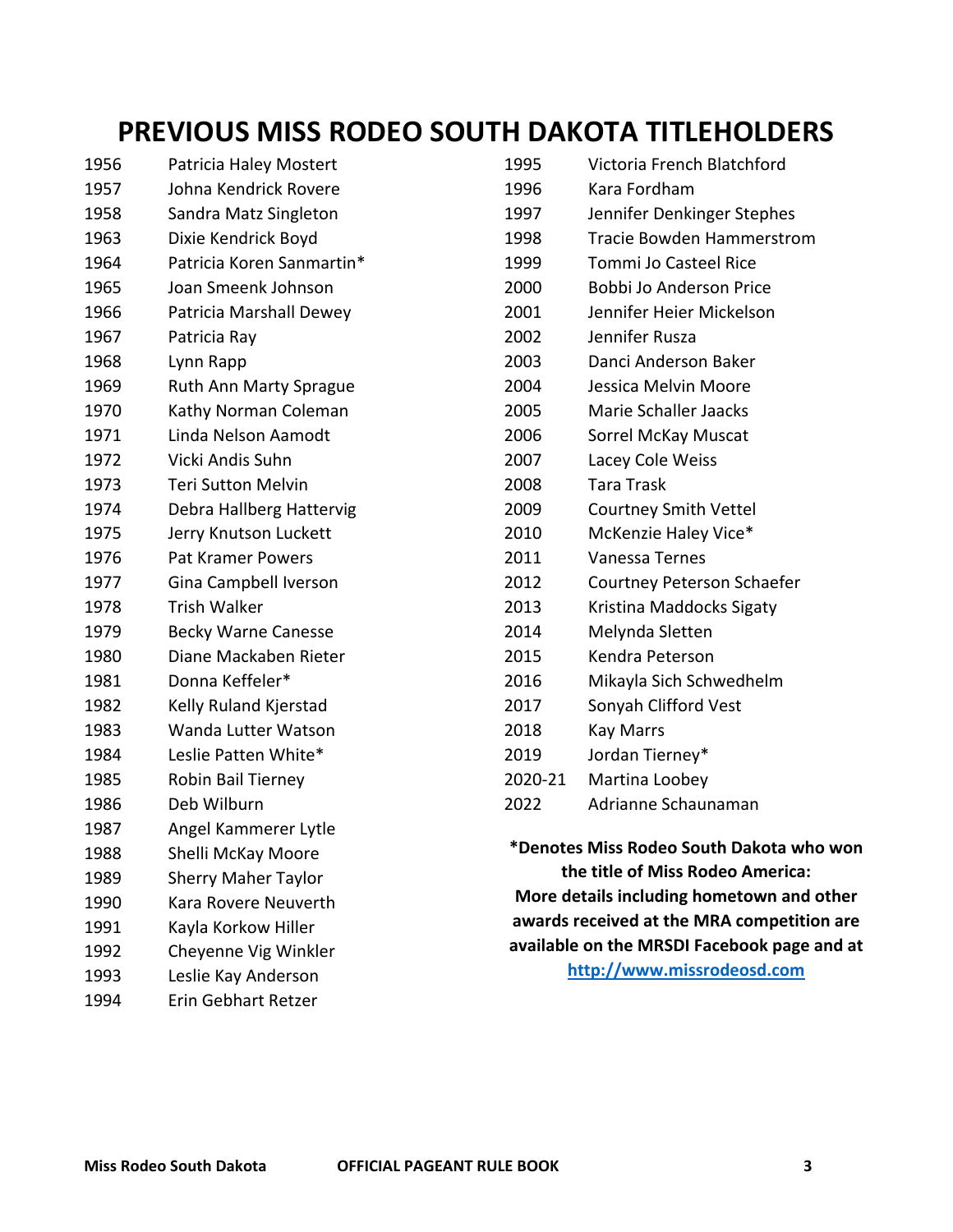## **Who is Miss Rodeo South Dakota?**

Miss Rodeo South Dakota is:

- A young lady with high moral and ethical character.
- A young lady who displays good sportsmanship.
- A young lady who is a talented, presentable horsewoman with vast knowledge of the equine industry and exhibits the careful and humane treatment of animals.
- A young lady who desires to act as an official representative of rodeo, who understands the sport of rodeo in its entirety and is able to explain it to anyone whom she comes in contact with.
- A young lady who strives to promote the state of South Dakota and the western way of life.
- A young lady who acts professionally, speaks intelligently and with dignity, and enjoys meeting people.
- A young lady who is goal oriented, wishes to be a leader in her community and is interested in furthering her chosen career.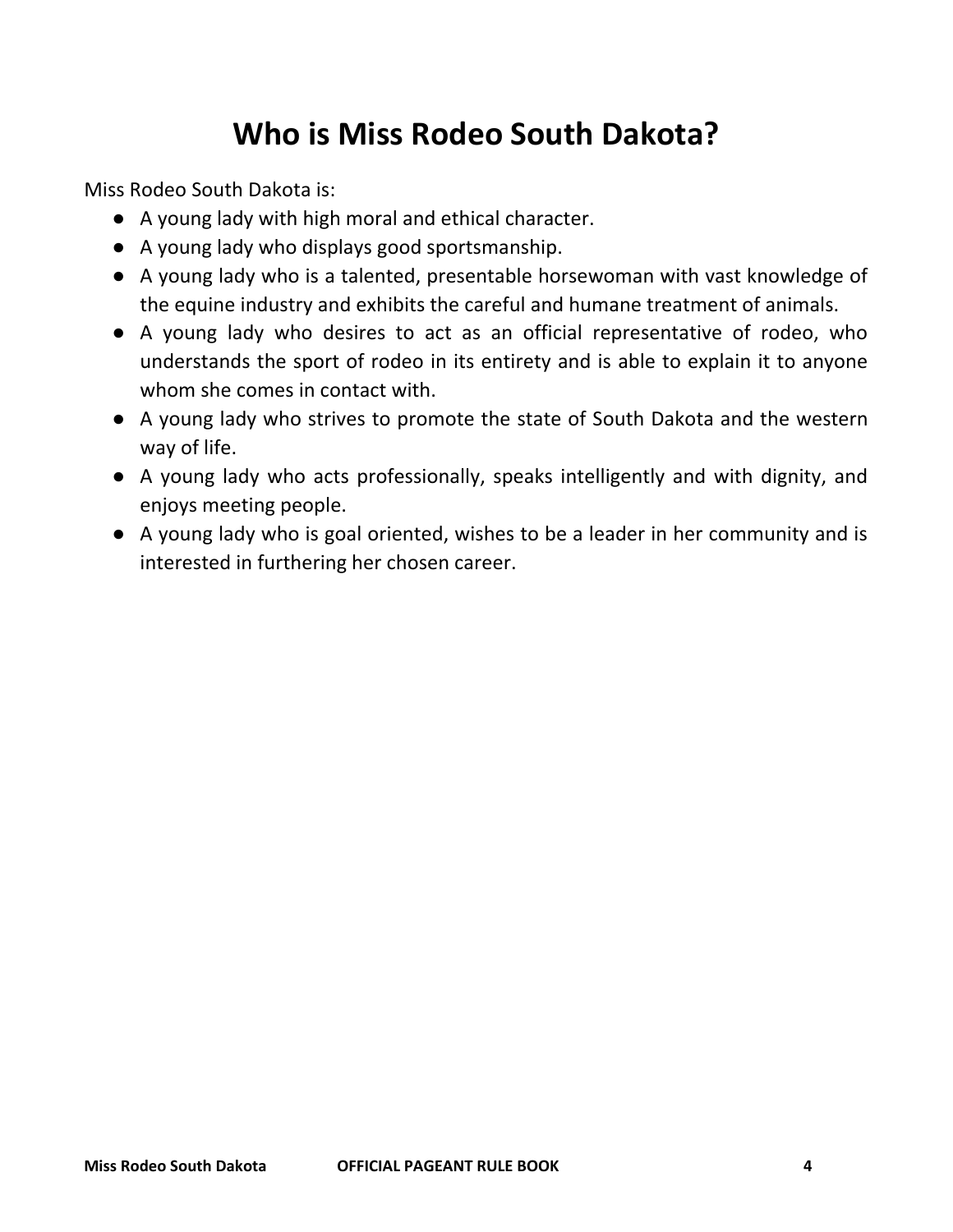## **Contestant Eligibility**

Each contestant in the Miss Rodeo South Dakota Pageant shall on the date of competition and final selection as Miss Rodeo South Dakota:

- Meet all requirements set forth in the official rulebook for the Miss Rodeo South Dakota Pageant.
- Have held a preliminary title earned through competition or other means of selection by a rodeo committee, community, county or other sponsoring organization at any point previously.
- Be at least 20 years of age as of November 1, 2022 and will not have obtained 26 years of age as of December 31, 2022.
- Have obtained a high school diploma or equivalent of a high school education.
- Certify that she has never been married, pregnant or given birth to a child.
- Never been charged and/or determined to have committed any crime of moral turpitude nor has she had a title removed for any reason.
- Be a legal resident of the state of South Dakota.
- Hold a Miss Rodeo South Dakota, Inc. membership. This is required for insurance purposes. The application and membership fee may be submitted with the contestant application.
- Have executed all consents.
- Abide by all rules and regulations of the Miss Rodeo South Dakota Pageant.
- Not have been previously crowned Miss Rodeo South Dakota at the Miss Rodeo South Dakota Pageant or competed at the Miss Rodeo America pageant representing another state.
- Grant permission to the Miss Rodeo South Dakota, Inc. Board to verify all information contained on her application and attest that the information she has provided is true.
- Agree to abide by all pageant rules with the possibility of disqualification for infractions.
- Portray the highest of moral and ethical standards, show the true ideals of young womanhood and set an example above reproach.
- Will not compete in and otherwise participate in any other beauty and/or talent contest, pageant and/or activity, other than the Miss Rodeo America Pageant.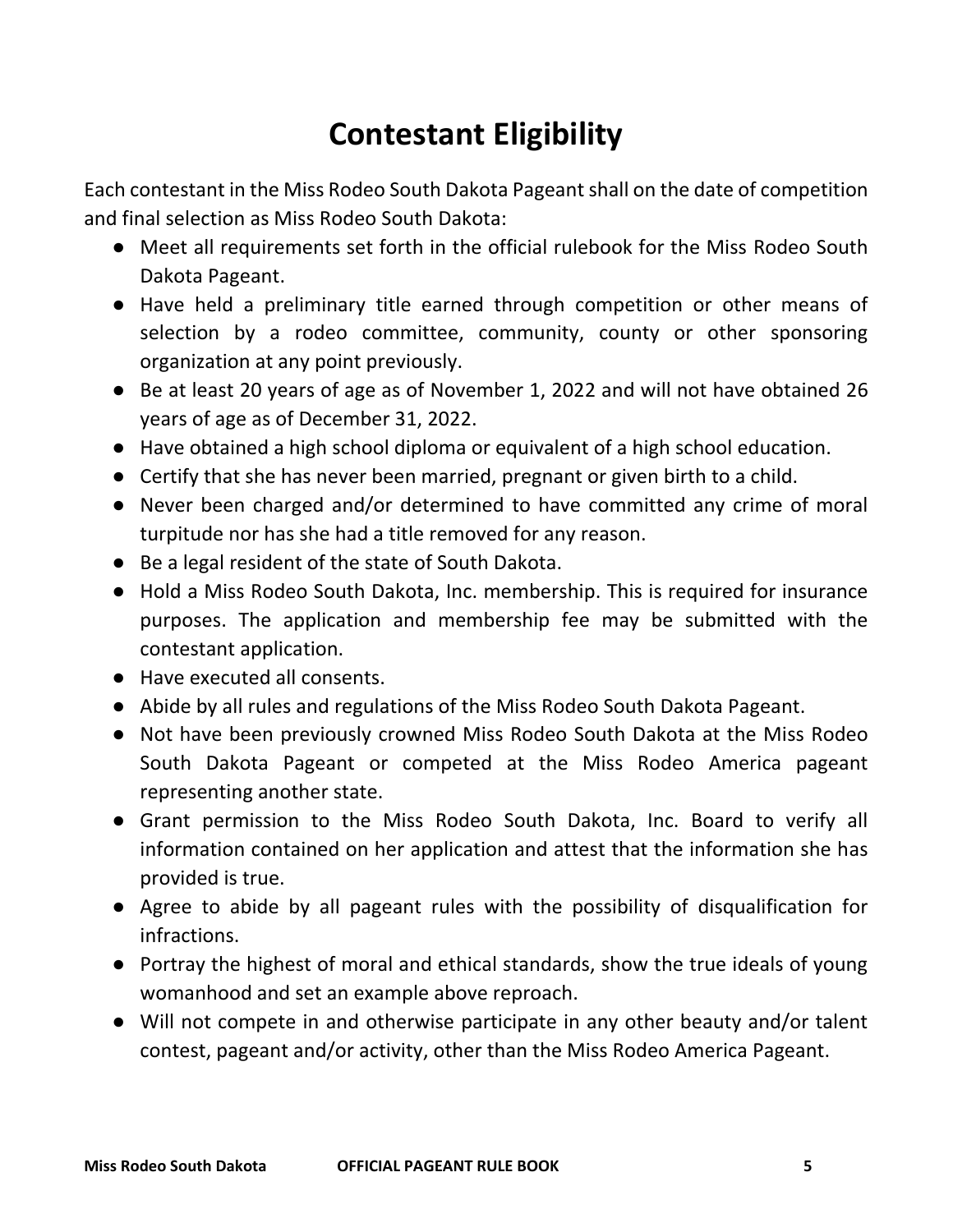## **Miss Rodeo SD Pageant Application Requirements**

All contestants who enter the Miss Rodeo South Dakota Pageant must complete the following steps:

- Submit a complete, typed entry application and resume.
- Submit a recent biography for the pageant program and newspapers. Should a contestant win the pageant, this will also serve as a preliminary draft for the Miss Rodeo South Dakota autograph sheet.
- Submit a short introduction biography, including any personal sponsors. This will be used to introduce the contestant at the rodeo performances and other events. This document should be single spaced, 12 point font, and 8 lines or less of writing.
- Submit one color 8x10 head and shoulder photograph (no crown) that will be used for the photogenic judging. An electronic/digital copy along with signed written copyright release/waiver from the photographer must also be submitted. All photographs become the property of Miss Rodeo South Dakota, Inc.
- Pay a contestant entry fee of \$250 which must be postmarked by September 2, 2022. Checks will be payable to Miss Rodeo South Dakota, Inc. Entry fees will only be refunded for illness with a doctor's note required or if another state title is obtained.
- Contestant release and waiver must be signed and notarized.
- Submit a copy of the contestant's driver's license, birth certificate, or passport confirming their date of birth.
- Sell the equivalent of one half page (\$200) in advertising to be placed in the pageant program. Ad copy and payment will be due with application. Additional advertising may be sold if desired; please discuss with pageant director before doing so.
- Contestant must be a member of Miss Rodeo South Dakota, Inc. for insurance purposes. Membership form must be submitted any time prior to the pageant application deadline; payment may be sent according to the membership form or with the pageant application packet.
- Please note: it may be requested to submit an electronic copy of any of the above materials. This will be communicated on the checklist included in the entry packet.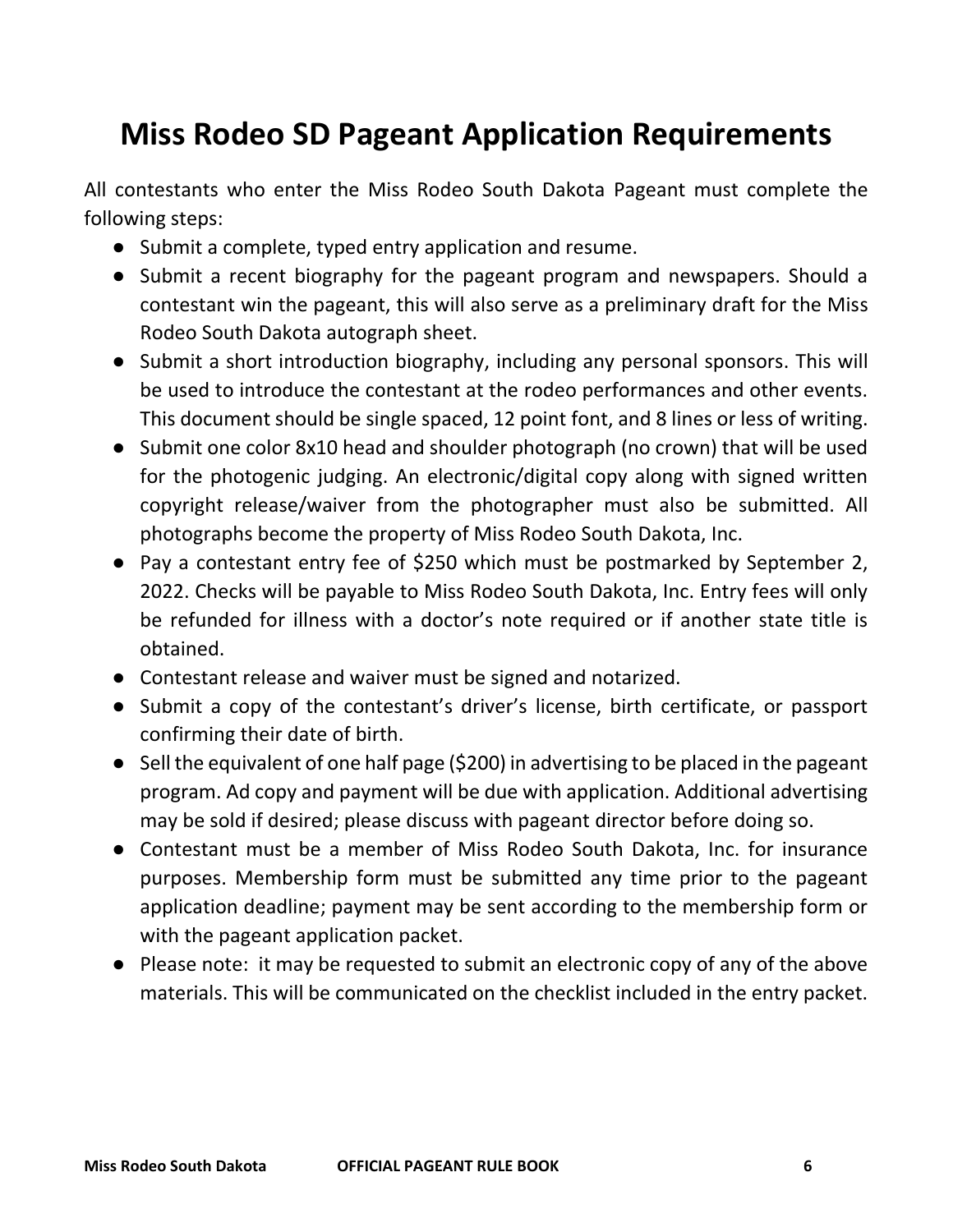## **General Pageant Guidelines**

## **Conduct of Contestants**

- Miss Rodeo South Dakota and contestants must abide by high standards of conduct while competing at the pageant. The reigning Miss Rodeo South Dakota and pageant contestants will be in the public eye 24 hours a day during the pageant.
- Miss Rodeo South Dakota and contestants are role models and are expected to dress and behave appropriately at all times.
- Unsportsmanlike conduct will not be tolerated and could result in the contestant being disqualified.
- Harassment and arguing between contestants will not be tolerated.
- A judge may not be approached by a contestant or any individual with the intent to influence or harass. This includes approaching a judge online or through social media. Action of this type will be reported to the MRSDI Board of Directors and disqualification of that contestant could result.

## **Contract**

● A *draft* copy of the contract the winner will be required to sign as the Miss Rodeo South Dakota Lady in Waiting and Miss Rodeo South Dakota will be included in the application packet. All contracts are subject to change prior to the official start of the pageant. Any changes will be reviewed at the pageant orientation.

## **Crowns and Banners**

- Contestants will not wear any banners, crowns, or chaps during the pageant.
- Photos submitted for photogenic judging should not include crowns or banners.

## **Chaperones, Lodging, and Transportation**

- Contestants will be under the supervision of the MRSD Contestant Chaperone from the time orientation begins until coronation. The chaperone will escort contestants to and from all functions during the pageant. A contestant may receive flowers, good luck mementos, etc. These items must be left at the front desk of the pageant hotel or the chaperone's room.
- Lodging for the duration of the pageant will be provided by MRSDI. All contestants are required to stay at the host hotel.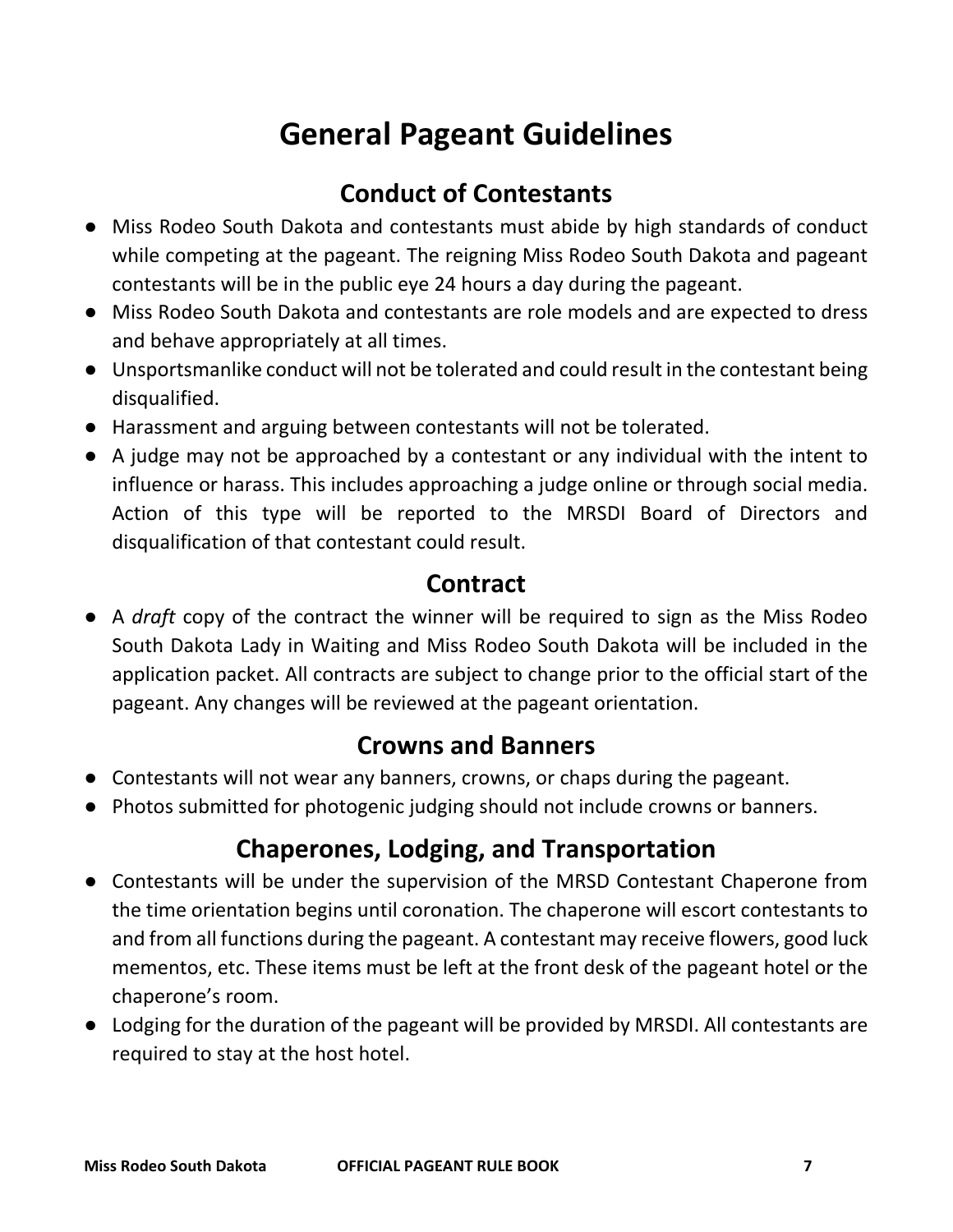- The pageant is not officially complete until contestants are checked out of their room, or until the coronation is completed, whichever comes LAST. Contestants will be responsible for any damage done to their rooms.
- Contestants at the MRSD Pageant are required to pay their own transportation to and from the pageant. All food, lodging, and transportation while at the pageant will be furnished by the MRSDI Board. Contestants may wish to have some spending money available to them during the pageant for incidentals.
- All transportation for contestant functions that are outside of the hotel shall be provided.

## **Electronic Device Usage**

- Contestants may not possess or use any electronic devices, including but not limited to: cell phones, tablets, laptop computers, smart watches, and any device with internet capabilities.
- These devices may be left with family or friends or turned in to the contestant chaperone at orientation.

### **Grievances**

- A pageant grievance committee will consist of 5 members: the MRSDI President, MRSDI National Director, MRSDI Board Member, MRSD Pageant Director, and a Teen MRSD contestant parent to be selected at orientation. These grievance committee members will be available throughout the entire pageant. The MRSDI President will be the contact and spokesperson for the committee.
- Any grievance must be filed by **a contestant** to be a valid grievance. No grievance from parents, guardians, trainers, family or third party will be acknowledged. The grievance must be: handwritten, signed, and delivered to the MRSD Contestant Chaperone, and filed within three hours of the event being protested. The MRSD Contestant Chaperone will immediately communicate with the MRSDI President that a grievance has been filed and deliver the grievance. Any grievance must address a single event.
- When the MRSDI President receives the grievance from the MRSD Contestant Chaperone, the Grievance Committee will meet to review the grievance. The Grievance Committee will then make a decision whether to act upon, reject, or disregard the grievance.
	- $\circ$  The Grievance Committee and contestant with a concern will not discuss the grievance with anyone, including parents, other contestants, judges, etc.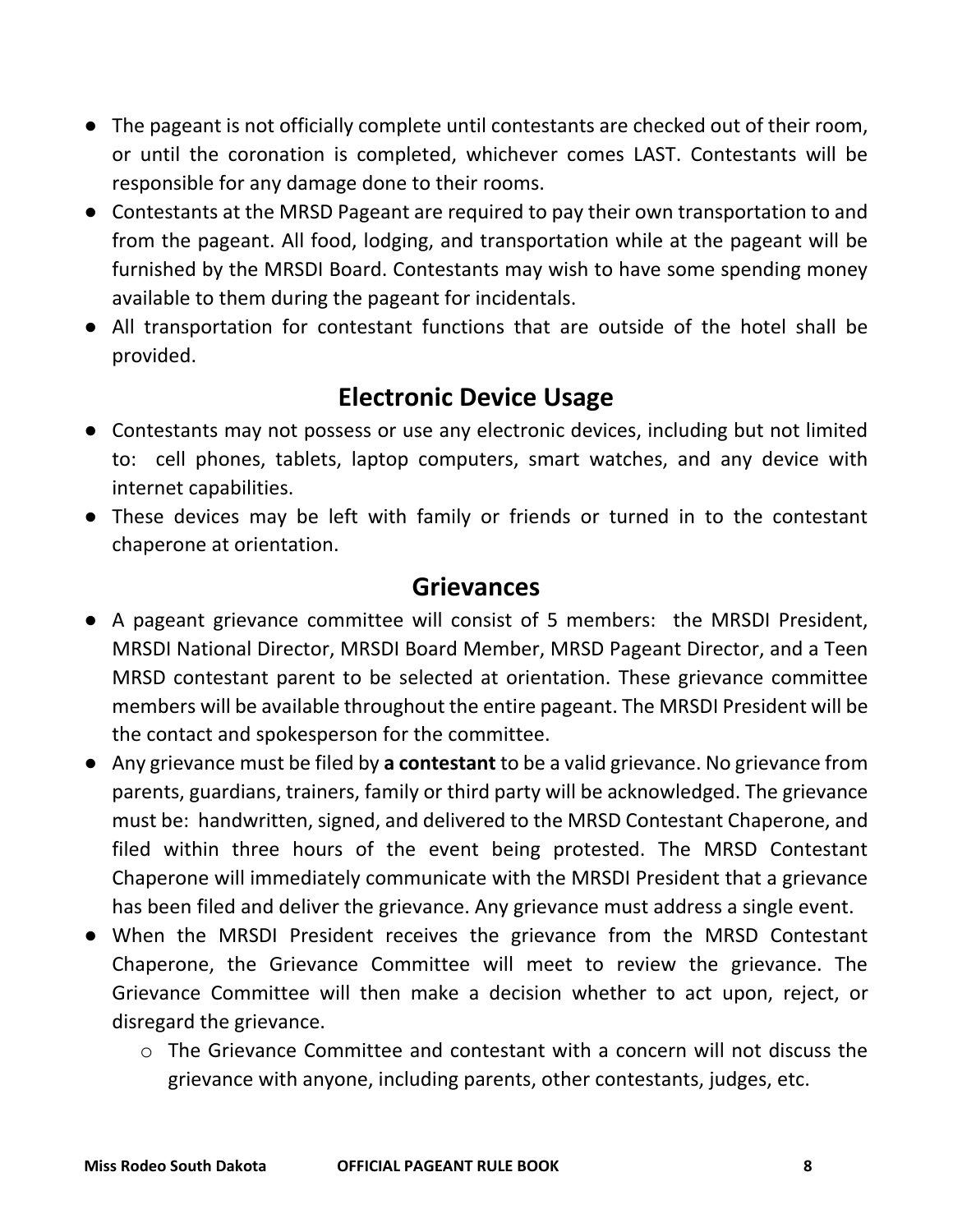- o The Grievance Committee will interview all parties involved.
- o The Grievance Committee must come to a majority decision.
- o The pageant will continue as scheduled until decisions have been made.
- o No grievances may be based solely on the scoring by judges.
- o The Grievance Committee must make a decision based on facts. They must be certain, without a doubt, that the misconduct or misrepresentation by the implicated was intentional or that there was an infraction of a rule.
- $\circ$  If the committee feels the grievance needs to be acted upon, they will take the complaint to the Executive Board and/or the head judge of the Miss Rodeo South Dakota Pageant.
- o The Executive Board's decision is final.

## **Pageant Orientation**

- Orientation will be held at the beginning of the pageant. Parents are welcome and encouraged to attend.
- At this orientation, a Teen Miss Rodeo SD contestant parent will be nominated to serve on the Miss Rodeo SD Pageant Grievance Committee. Likewise, a Miss Rodeo SD contestant parent will be nominated to serve on the Teen Miss Rodeo SD Pageant Grievance Committee. Please see the "Grievances" section of this rulebook for details on the purpose and function of the Grievance Committees.
- Any changes to the MRSD LIW/MRSD contract will be reviewed.

## **Parents, Relatives, and Friends**

- Parents, relatives, and friends of contestants are welcome to attend public events at which the contestants will be present. If the event requires a ticket for entry, parents, relatives, and friends must purchase their own ticket.
- Parents, relatives, and friends of contestants will be responsible for their own transportation, lodging, and meals during the pageant.
- After the pageant begins, contestant hotel rooms will be off limits to anyone except the MRSD Pageant Chaperones, Directors, or Board Members. Any contact with the contestants must be made through the chaperone.
- A judge may not be approached by a contestant or any individual with the intent to influence or harass. This includes approaching a judge online or through social media. Action of this type will be reported to the MRSDI Board of Directors and disqualification of that contestant could result.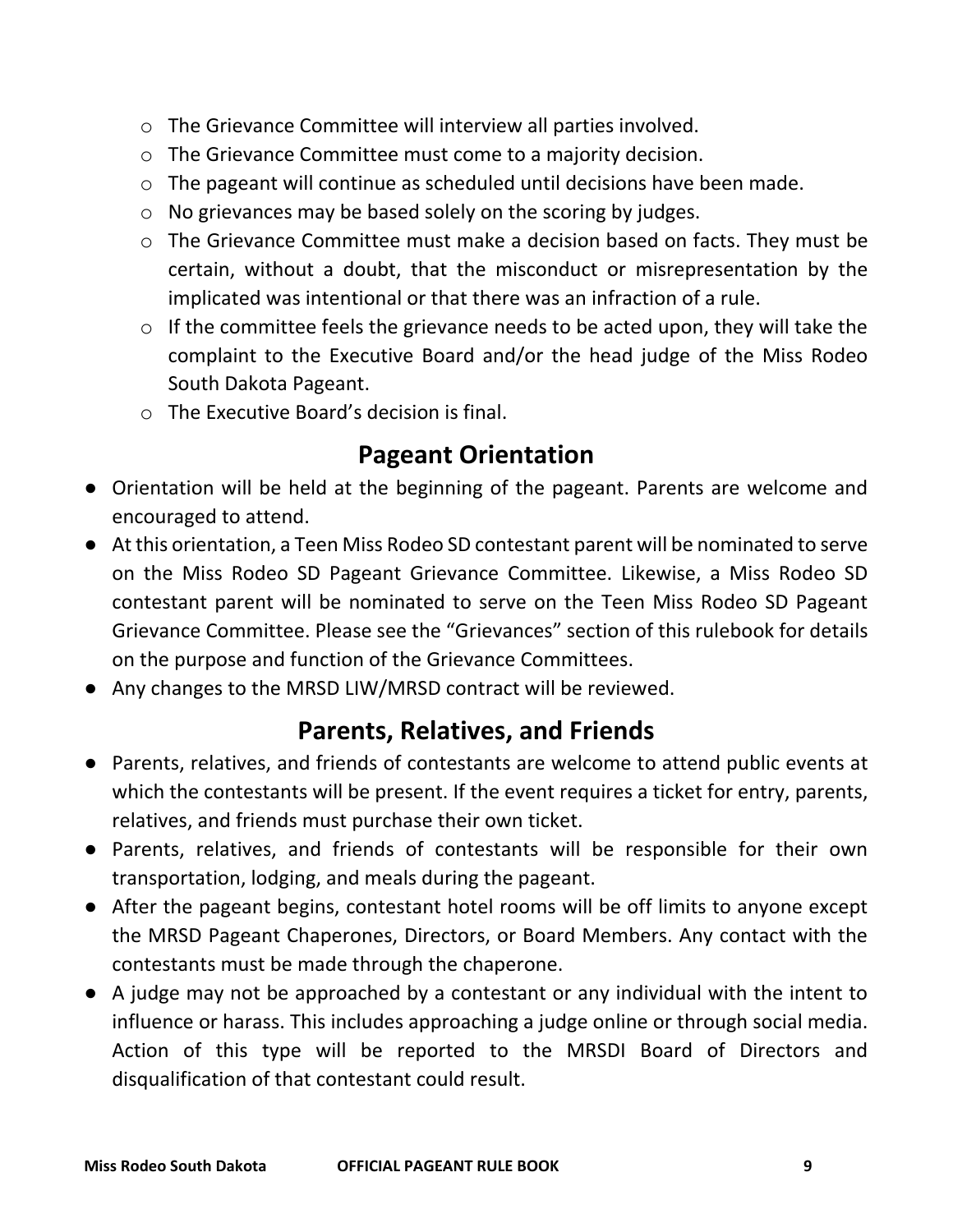## **Attire**

- No crowns or banners will be worn during any portion of the pageant, including any non-judged events.
- Contestants are expected to appear in full western attire at all times, unless otherwise specified. This includes pants or jeans, dresses, skirts, blouses, jackets, vests, western hats, boots, and belt.
- Wrangler pant products are highly encouraged but not required.
- All dresses must have sleeves and sleeves should be longer than a cap sleeve. If dress or top does not have sleeves, then a jacket with sleeves must be worn. The skirt length should not be more than 3 inches above the knee. No halter or prom type dresses. No midriff showing. Nothing extremely low cut either in the front or the back.
- Please see the Appearance section (p14-15) for more information on scoring and Dress Code section (p19) for specific attire for various pageant events.

#### **Awards**

- Awards will be given to the high point contestants in the Horsemanship, Personality, and Appearance categories. Awards will also be presented to the high point contestant in Speech, Photogenics, and Written Test.
- The Miss Congeniality award will be voted on by the contestants themselves on the last day of the pageant. Both Teen and Miss Rodeo South Dakota contestants will vote for Miss Congeniality in both pageants. Miss Congeniality is known by her peers as the most friendly, helpful, genuine, and outgoing contestant in the pageant.
- The scrapbook award will be selected by a separate panel of judges consisting of 3 members of the Miss Rodeo South Dakota, Inc. Board of Directors. These judges will review the scrapbooks and pick the winning scrapbook. The winner will receive an award. Participation in the scrapbook competition is optional, and participation or lack of will not factor into the scoring that determines Miss Rodeo South Dakota. See Scrapbook Guidelines (p20) for more details.
- An ad sales award will be given to the contestant selling the highest total dollar amount of advertising for the pageant program. This award does not factor into the final score that determines the winner of Miss Rodeo South Dakota.
- The contestant receiving the highest grand total score shall be crowned Miss Rodeo South Dakota. The contestant receiving the second highest grand total shall be first runner-up. The contestant receiving the third highest grand total shall be second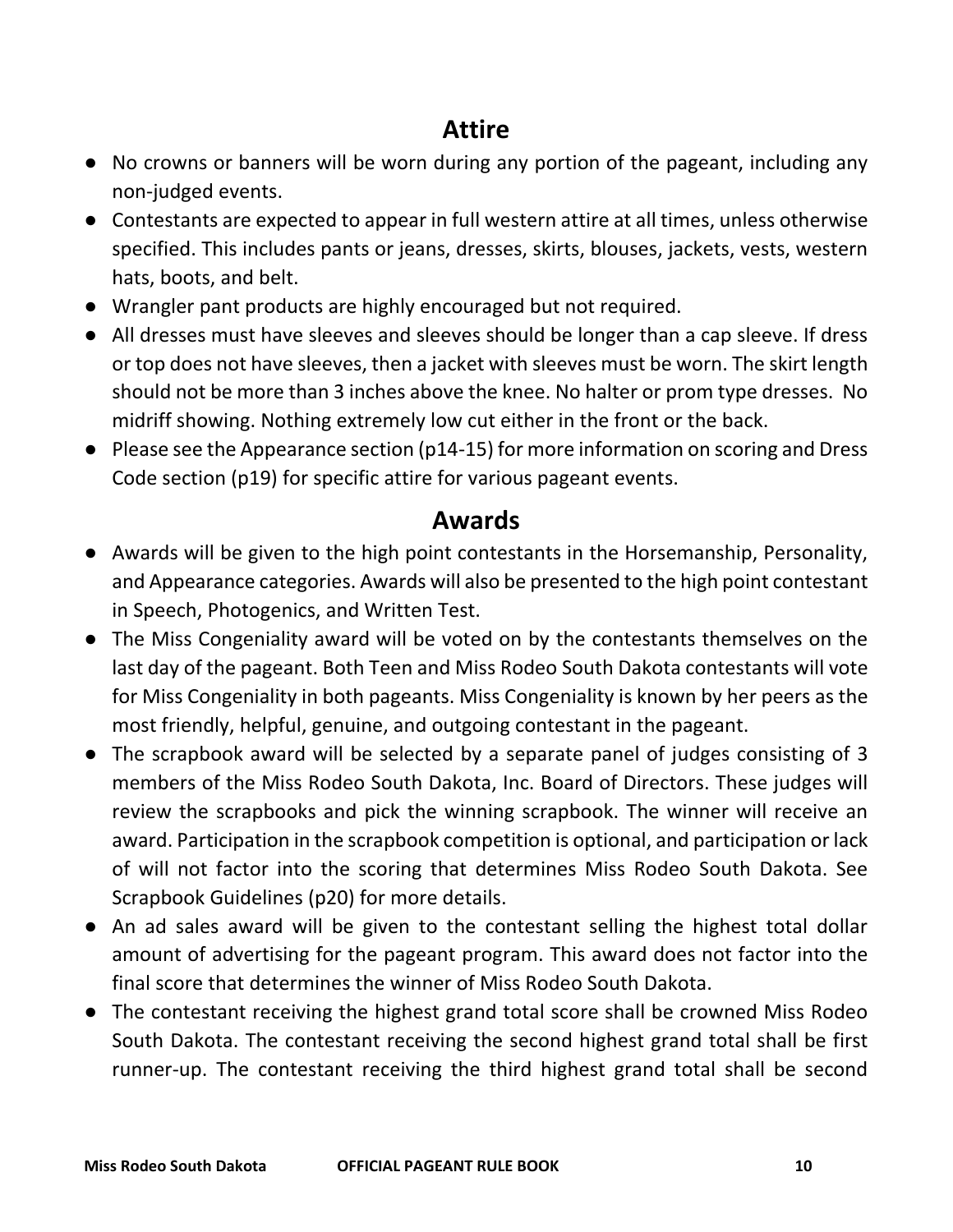runner-up. The announcement of second and third runners-up will be optional based on the number of contestants competing during that year.

- In the event there is only one Miss Rodeo South Dakota contestant, she must compete in all categories and earn a minimum of 75% of eligible points to win the title.
- Ties will be addressed as following:
	- o For category winners (Personality, Horsemanship, Appearance), each of the tied contestants' high and low total scores for that category will be dropped and the remaining score will be used to determine that category winner. This method will be used only to determine who is the recipient of the tied category and will not be used to tally the grand total score each contestant receives.
	- o Ties in Speech and Photogenic will be broken by using the same method as the category winners.
	- $\circ$  A tie score on the written test will be announced. There will be a coin toss to determine which contestant takes the award home.
	- o A tie for Miss Congeniality will be broken by a second balloting by contestants.
	- o To break a tie for Miss Rodeo South Dakota and runners-up, the contestant who received the highest combined total horsemanship score will win the tie.

## **Comments and Score Sheets**

● Score sheets will not be returned to contestants following the pageant. Comment sheets will be given upon request and completed at the judges' discretion.

## **Loss of Title and Benefits**

● The newly crowned Miss Rodeo South Dakota will sign and abide by all the contract terms. If it has been determined by the MRSDI Board that Miss Rodeo South Dakota has violated any of the terms, she will have her title taken away and she will not be allowed to represent as Miss Rodeo South Dakota or compete at the Miss Rodeo America Pageant. Also, Miss Rodeo South Dakota will forfeit her crown and all benefits, to include all gifts and prizes derived from winning the title of Miss Rodeo South Dakota.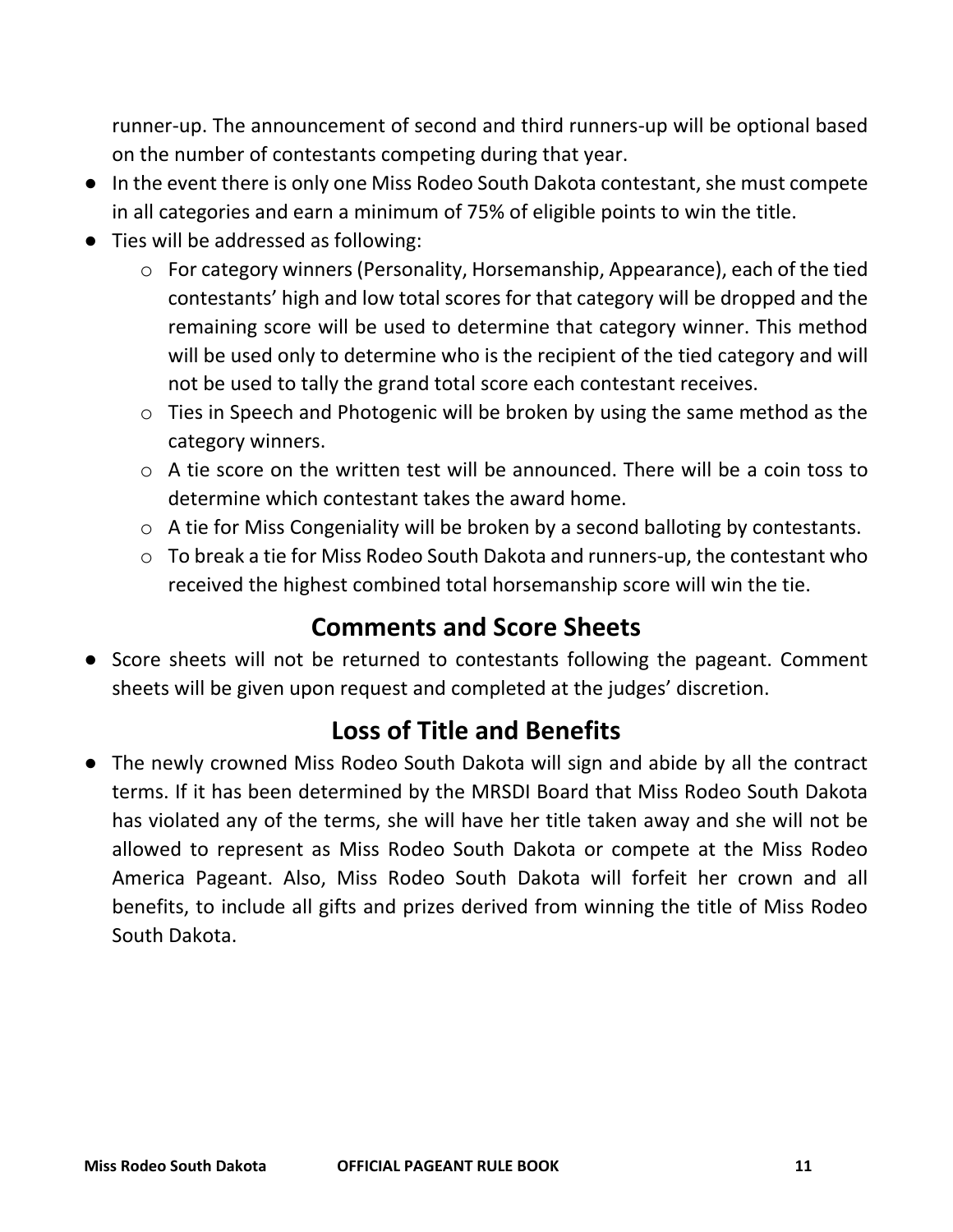## **Judging Guidelines**

- Judging will take place throughout all pageant activities. It will begin at the registration of the contestants and continue throughout the pageant.
- Judges may, at their discretion, deduct points if they see trainers coaching contestants from the side during the horsemanship or any part of the competition, or if they witness unsportsmanlike conduct at any time.

## **Judges and Scoring**

- Judges are selected for their expertise in the fields of the competition horsemanship, personality, and appearance. They are selected based on their knowledge of the sport of professional rodeo, their western horsemanship experience, specifically judged horse events, and awareness of correct western dress.
- Three judges will judge all categories of the pageant. All scores from each of the three judges will be totaled by a certified public accountant for each contestant. A Head Judge will be selected at the judges' orientation.
- An independent accountant will be utilized to tally scores.
- Judges shall mark scores in nonerasable ink. At the conclusion of each judged event, all judges will sign their scoresheets and place them in a manila envelope. The Head Judge will seal said envelope and sign his or her name across the flap. The Head Judge will hold the envelopes until they are collected by the Judge Chaperone, at which time the Judge Chaperone and MRSDI President will deliver the sealed envelopes to the independent accountant.
- After score tabulation is complete, the Pageant Director and MRSDI President will meet in the presence of the independent account to fill the winners' names in to the coronation script. Two copies of the coronation script will be printed and sealed in separate envelopes, with the Pageant Director, MRSDI President, and accountant signing across the flaps. One of these will be delivered to the coronation emcee by the Pageant Director, and one will be held by the Pageant Director for awards distribution following coronation.
- Following completion of the coronation script, all scoresheets will be sealed and held in a secure location by the Pageant Director.
- Scoresheets will not be made public for any reason. At no time will parents, contestants, or others be allowed to see the scoring or tabulation sheets.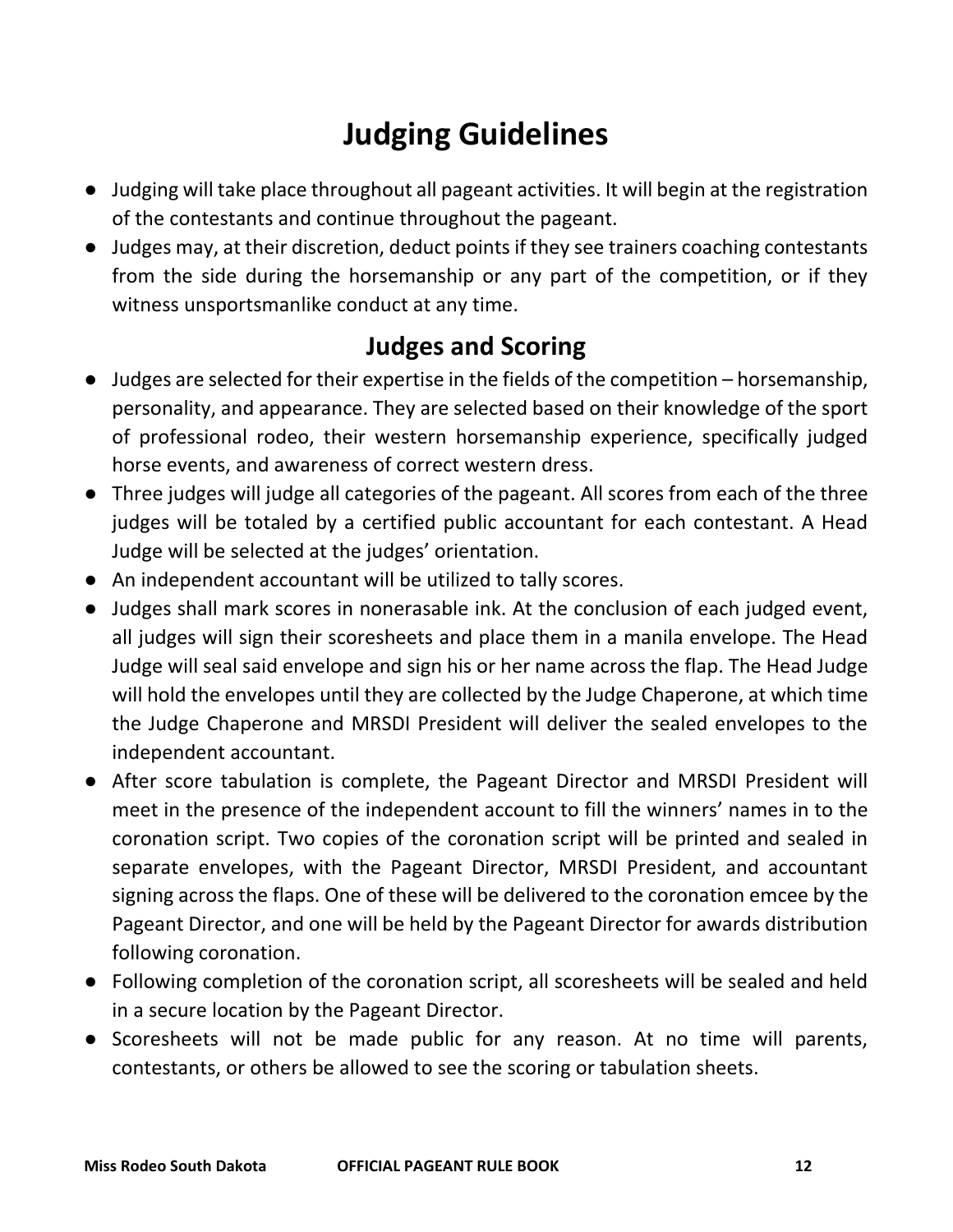## **Judged Categories and Events**

#### **Horsemanship**

The purpose of this division is to select the young lady who rates highest in:

- Control of mount and the way any situation that may occur is handled.
- $\bullet$  Balance ability to sit a saddle.
- Position of hands, feet, and overall position in saddle.
- Mounting and dismounting.
- The understanding and skill of the contestant will be judged, not the horse or the equipment.
- There will be a private horsemanship interview which will be a minimum of 10 minutes. In this interview, the contestants will be asked anything that the judges deem important that pertains to the horse industry. This interview will be separate and in addition to the questions asked of the contestants in the arena during the horsemanship interview. Horsemanship points will be awarded during this interview and **will** be counted toward the horsemanship award.
- There will be two go-rounds of horsemanship competition. Horses and tack will be provided and will be drawn for each go-round. No contestant will ride the same horse in two go-rounds.
- Contestant will be responsible for providing their own flag boot. Spurs will not be allowed for the pattern or rail work competitions.
- The pattern will be demonstrated by the reigning Miss Rodeo South Dakota. The judges and MRSDI reserve the right to make alterations and/or additions to these instructions.
- Both go-rounds, grand entry, and horsemanship interview will all count toward the contestant's horsemanship score.
- **Horsemanship Competition**
	- o First Go-Round
		- Judges will select one of the MRA patterns (see p21-23)
		- After executing the pattern, contestants will dismount and be asked questions pertaining to tack, horse selection, care, feeding, diseases, anatomy, rodeo, etc.
		- The contestant's style of responding to these questions should be the basis for the personality score she receives in horsemanship, while the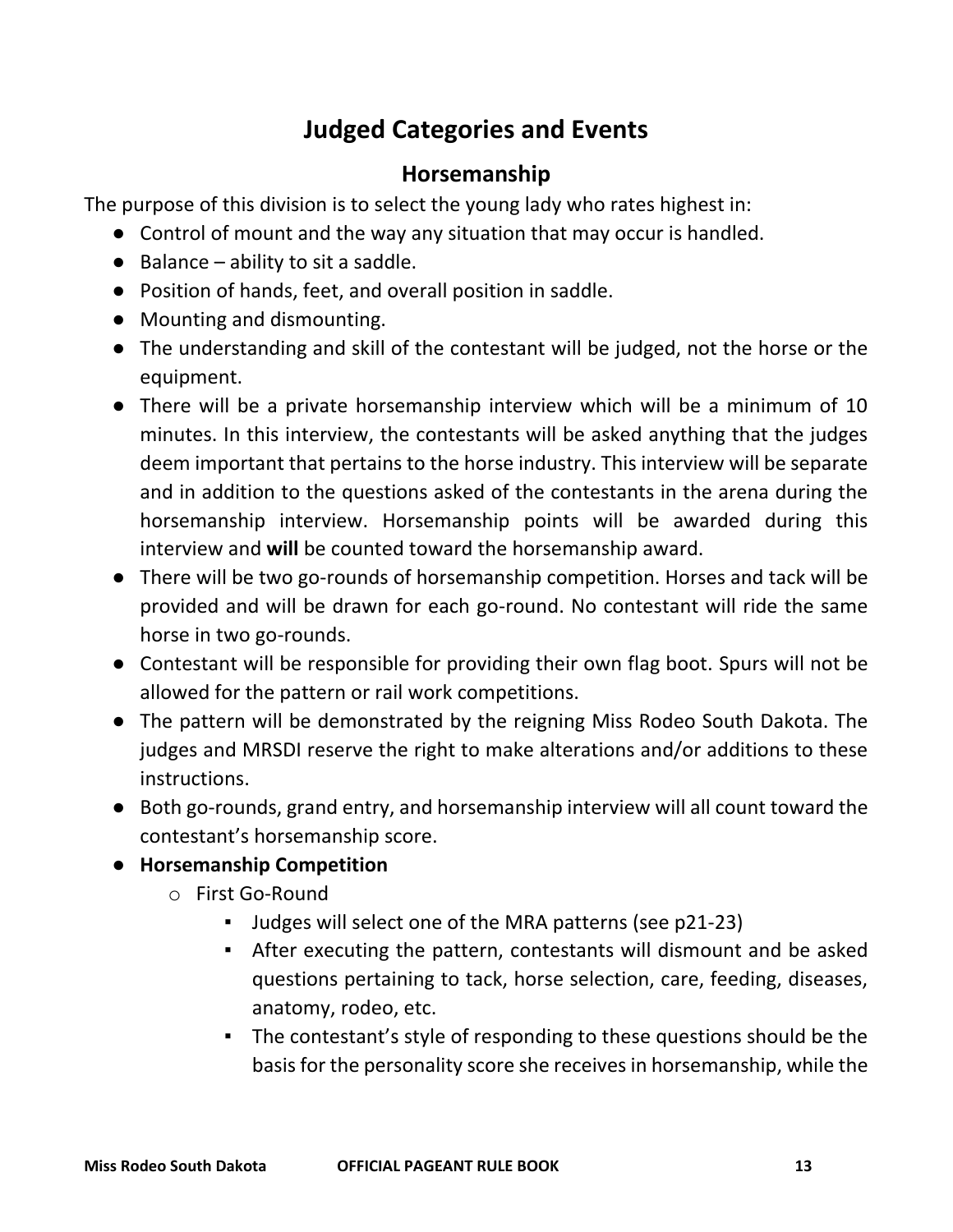content of the answers should be used as part of her actual horsemanship score.

- After remounting and riding to the gate, the contestant will present a flag in the arena on horseback.
- o Second Go-Round
	- Following the guidelines for the 2022 Miss Rodeo America Pageant, the format of the second go-round will be as follows:
		- Contestants will be required to complete a series of five elements in the following order:
			- 1. Large, fast circle
			- 2. Small, slow circle
			- 3. Stop
			- 4. Back up one horse length
			- 5. Presentation run
	- Contestants should focus on their ability to utilize the horse they have drawn in both go-rounds.
- **Grand Entry**
	- o Contestants will be introduced at some point during the first rodeo performance. They will not carry sponsor flags. Horses will be provided.
	- o The judges are looking for personality projection, riding ability, consideration and use of arena, speed, ability to follow direction of flag boss and/or stock contractor, entering the arena, exit, and control of horse.
	- o Crowns, banners, and chaps are not permitted. Contestants may wear spurs if requested by flag boss and/or stock contractor.
	- $\circ$  Written bio please refer to the application requirements.
- **Horsemanship Interview**
	- o The horsemanship interview will be a minimum of 10 minutes in length and questions asked will pertain to any aspect of rodeo and the horse industry. Topics covered can also include the horsemanship competition and flag and wave presentation.
	- o This will be a standalone private interview, separate and in addition to any questions asked during the actual horsemanship competition.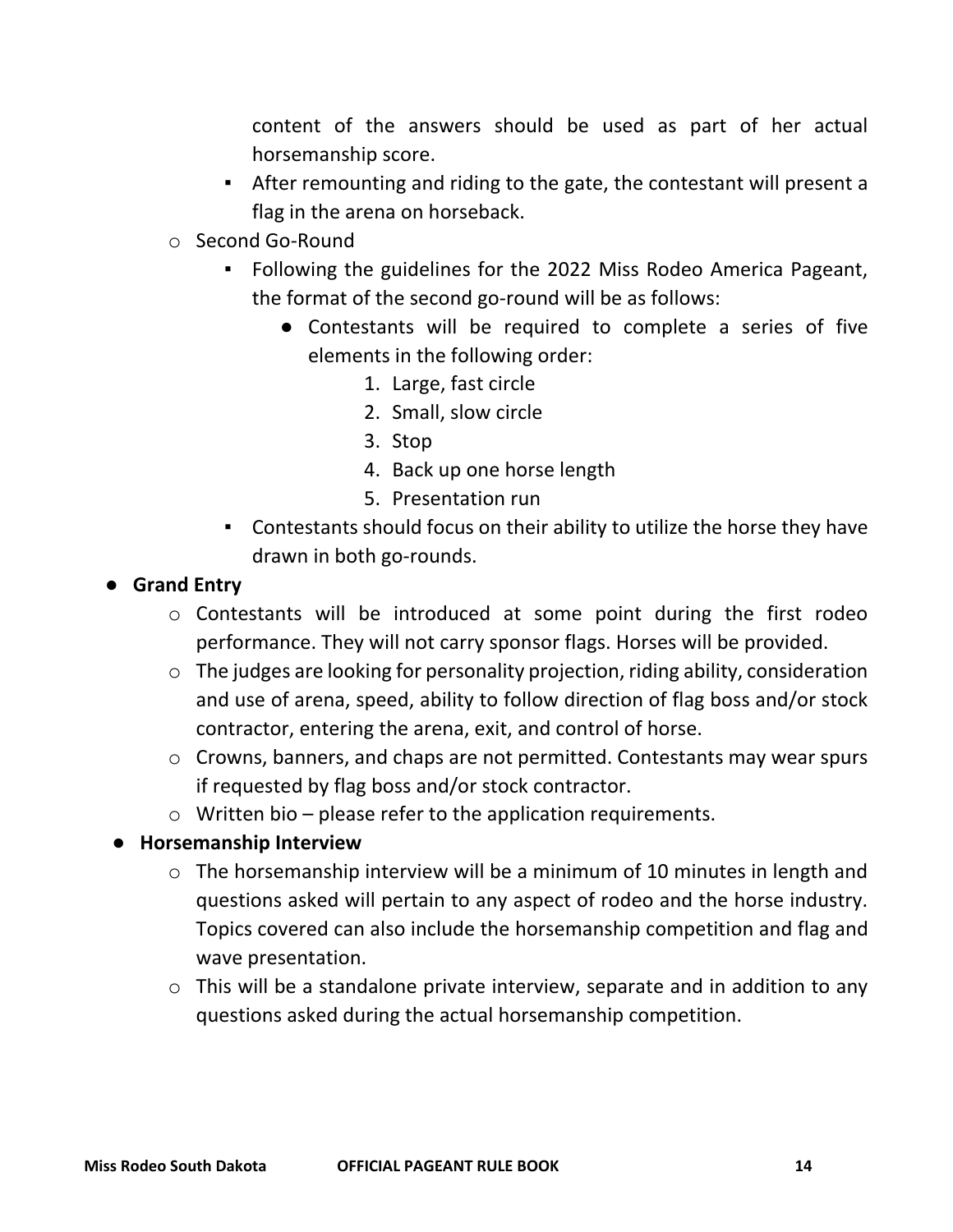#### **Appearance**

The purpose of this judged division is to select the young lady who rates highest in:

- Grooming to include neatness and cleanliness in every detail, such as complexion, hands, fingernails, hair, make-up, hat, boots, and other accessories and apparel. Meticulous care in general grooming is essential for a young lady who wants to be considered Miss Rodeo South Dakota.
- Poise and Posture classy, lady-like behavior in every situation.
- Knowledge of proper western attire
	- o Contestants should be aware of what is fashionable western dress, with particular attention given to color coordination, and should know how the use of various color combinations can enhance appearance and eye appeal.
	- o It is not necessary to invest in an excessive amount of expensive clothing. Judges will be looking for versatility and imagination displayed.
	- o Judges will be observing how a contestant's clothes fit and suit her personality, including the length of her pants, shirts, and jackets and the crease and shape of her hat. Clothing should be clean, well-cared for, well fitting, and consistent with current fashions.
	- o Contestants are expected to appear in full western attire at all times, unless otherwise specified. This includes pants or jeans, dresses, skirts, blouses, jackets, vests, western hats, boots, and belt.
	- o Wrangler pant products are highly encouraged but not required.
	- o All dresses must have sleeves and sleeves should be longer than a cap sleeve. If dress or top does not have sleeves, then a jacket with sleeves must be worn. The skirt length should not be more than 3 inches above the knee. Please consider that the length remains appropriate when walking. No halter or prom type dresses. No cleavage or midriff showing. Nothing extremely low cut either in the front or the back.
	- o The style you project with your outfit should reflect a western image.
	- o Contestants should be knowledgeable about current trends in western wear.
	- o Contestants are allowed and encouraged to repeat outfits if desired.
	- o Please consider current rodeo queen attire and clothing choices appropriate to the situation and season of the year.
- Appearance judging will take place throughout every pageant event.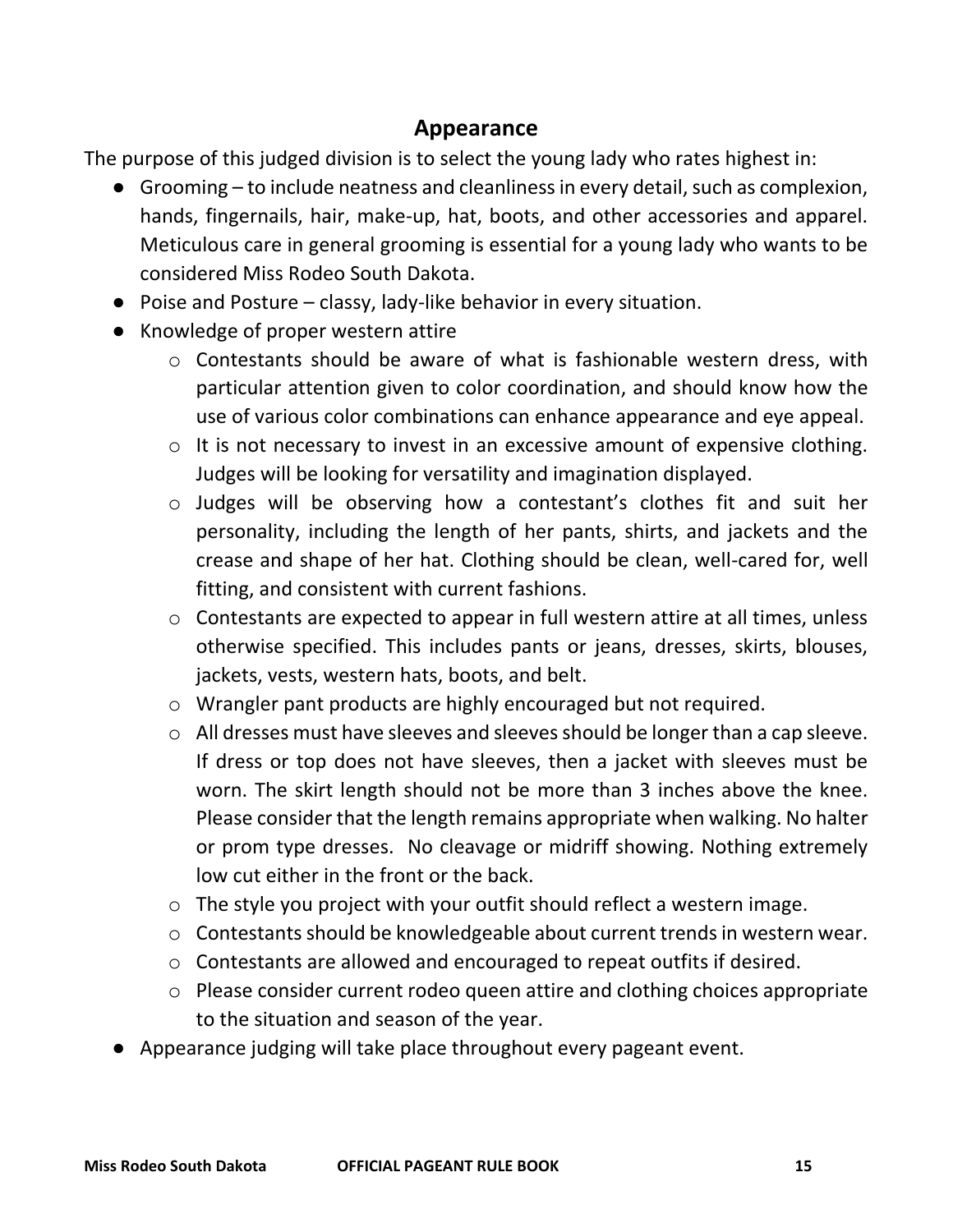#### **Personality**

The purpose of this division is to select the young lady who rates highest in:

- $\bullet$  Intelligence good common sense.
- Education conversational ability in rodeo and other areas, with special emphasis on grammar and enunciation.
- Attractiveness not necessarily to mean beauty, but rather whether the contestant radiates self-confidence without making an issue out of it. She should also show maturity, high moral standards, sincerity, and integrity.
- Personality reflections to include the contestant's style of attire, overall appearance, magnetism, charisma, and eye appeal.
- Genuine interest in other people, in the pageant and in rodeo, and a noticeable consideration of others.
- Self-projection ability to project one's personality, whether it be from horseback in an arena, on television, or before an audience. Also, to be considered are sense of humor, showmanship, ambition, desire, and enthusiasm.
- Happy outlook on life in general.
- Promptness in keeping the pageant schedule.
- Public presentation includes public appearances of contestants, giving them an opportunity to speak to an audience with facts and interesting information.
- Contestants will be expected to answer questions in at least one of their public appearances, with questions prepared in advance and drawn by the contestant. Impromptu questions all require the contestant to think "on her feet," show maturity, intelligence, wisdom, and imagination.
- Personality judging will take place throughout every pageant event.
- Judges will have a copy of each contestant's application and resume, and will factor these materials into this category.

#### **Public Speaking**

- Extemporaneous Speech
	- o Each contestant will receive a list of topicsselected by MRSDI to choose from. There are 10 minutes for each contestant to prepare a minute and a half speech. Speeches will be timed, and the judges will be given the length of each contestant's speech. Any penalty for going over or under the time limit will be at each judge's discretion. Notes may not be utilized.
	- o Judging is based on the following criteria: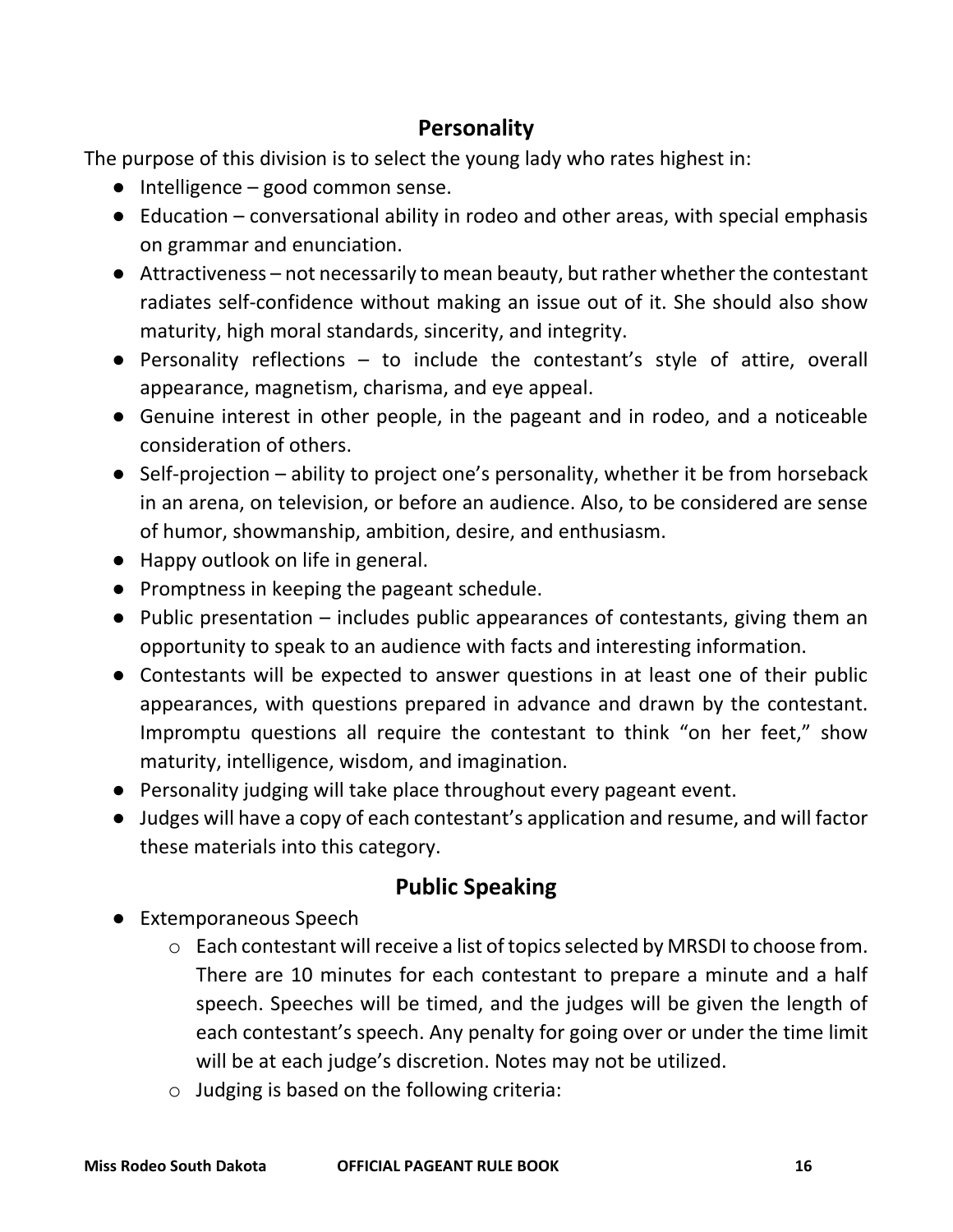- Content, including organization, subject relevancy to the required topic, and knowledge
- Delivery, including the use of the microphone, enunciation, volume and grammar
- Self-assurance, including personality, projection to the audience, poise, professionalism, and eye contact
- Time allotted for the presentation
- Impromptu Questions
	- o Impromptu questions will be asked during various pageant functions.
	- o Questions asked during the impromptu sections may relate to the sport of rodeo, horsemanship/equine science, current events, or about the contestants themselves.
	- o The personality score should reflect the contestant's ability to "think on her feet" while answering. The composure and grace with which she handles the question should be considered as well.
	- o In the case of horse or rodeo related questions, the content of the answers will be included in the horsemanship score.
	- o Contestants are expected to show a reasonable familiarity with current issues, a command of basic grammar, and an ability to answer questions with maturity, intelligence, and imagination.
- Media Interview
	- o The media interview will be a 90 second recorded interview that will be shown on screen following the contestant's speech. Questions may be related to rodeo, the role of Miss Rodeo South Dakota, the Brookings PRCA Rodeo, and the contestant herself. Judging is based on knowledge, poise, overall appearance, expression, eye contact, professionalism, and delivery.
- Open Interview
	- o The open interview will be conducted as a group before an audience and have a 10 minute time allowance.
	- o The questions asked will encompass horsemanship, rodeo, current events and issues, personal opinions, as well as general questions about the contestant herself. Judges are asked to avoid questions about sex or religion.
	- o Judges are encouraged to take this opportunity to find out as much as possible about the ability of the contestant but are asked to avoid using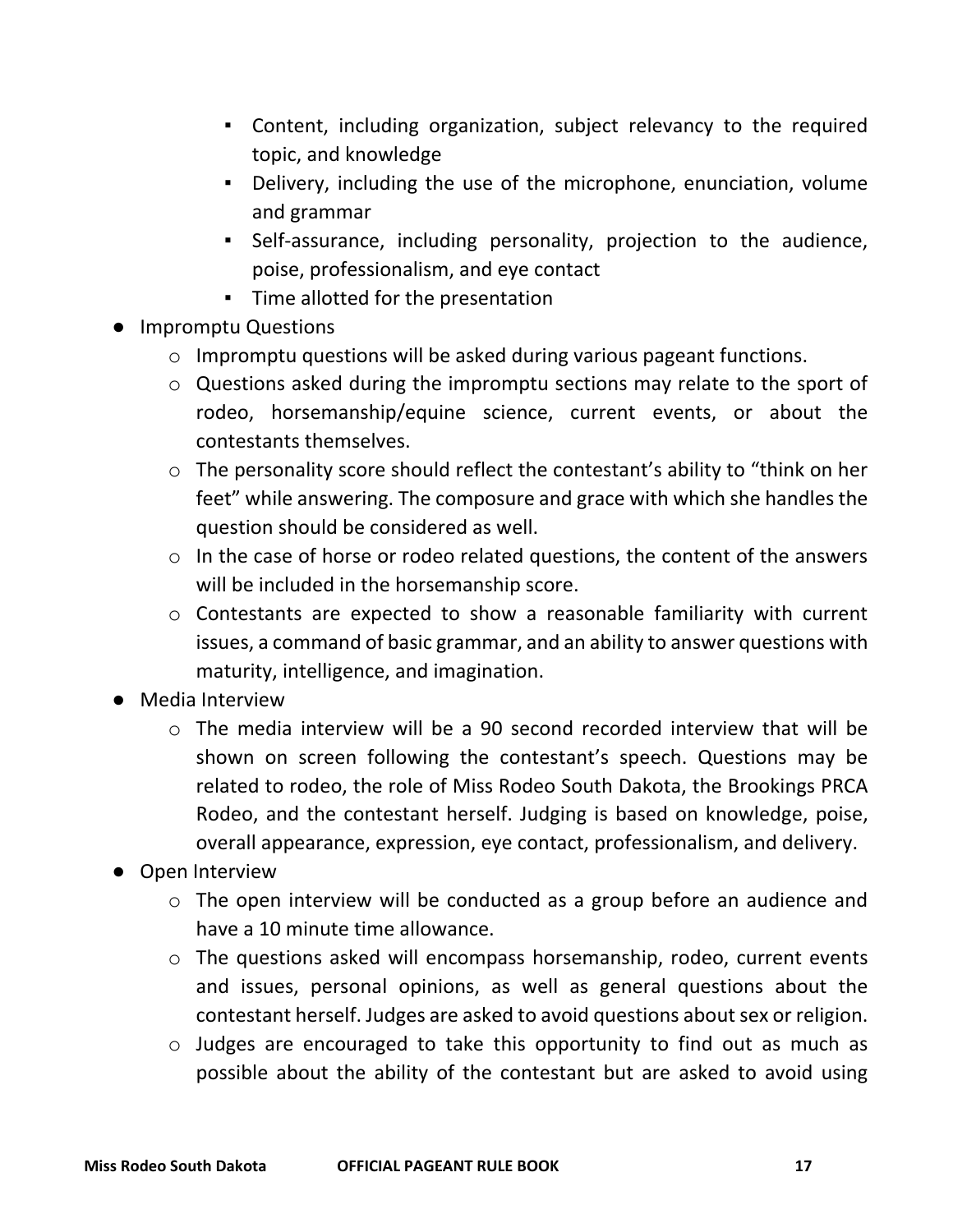strictly factual questions. Instead, they are encouraged to ask open-ended, discussion type questions.

#### **Personal Interview**

- The personal interview will be a minimum of 15 minutes in length and will include questions on current events and personal opinions as well as questions about the contestant herself. Judges are asked to avoid questions about sex or religion.
- The content of answers and the poise with which they are presented should be considered. Judges may be referring to contestant applications at this time and may consider the answers as a reflection of the contestant's personality.
- Contestants are expected to demonstrate intelligence, good judgment, conversational ability, a sense of humor, as well as familiarity with horsemanship, rodeo, and current events.

#### **Modeling**

- Contestants will participate in at least one fashion show.
- The score should take into consideration the attire the contestant has chosen, as well as her ability to model with poise, grace, and confidence, while effectively projecting her personality to the audience.

#### **Written Test**

- Contestants will be given a written test with questions comprised of PRCA, general rodeo, equine, national/local sponsors, and Miss Rodeo South Dakota contract information. Tests will be scored by two individuals; one MRSDI Board Member and one impartial individual selected by the MRSDI Board. The highest score will be the winner of this category.
- Contestants may request reasonable testing accommodations if needed. Requests should be sent to the MRSDI Pageant Director with pageant application and will be kept confidential.

#### **Photogenic**

- The judges will score the required 8x10 color head and shoulders photograph submitted by each contestant to determine the winner of this category.
- The judges will consider overall appearance, expression, attitude, choice of colors, personality, and eye contact with the camera.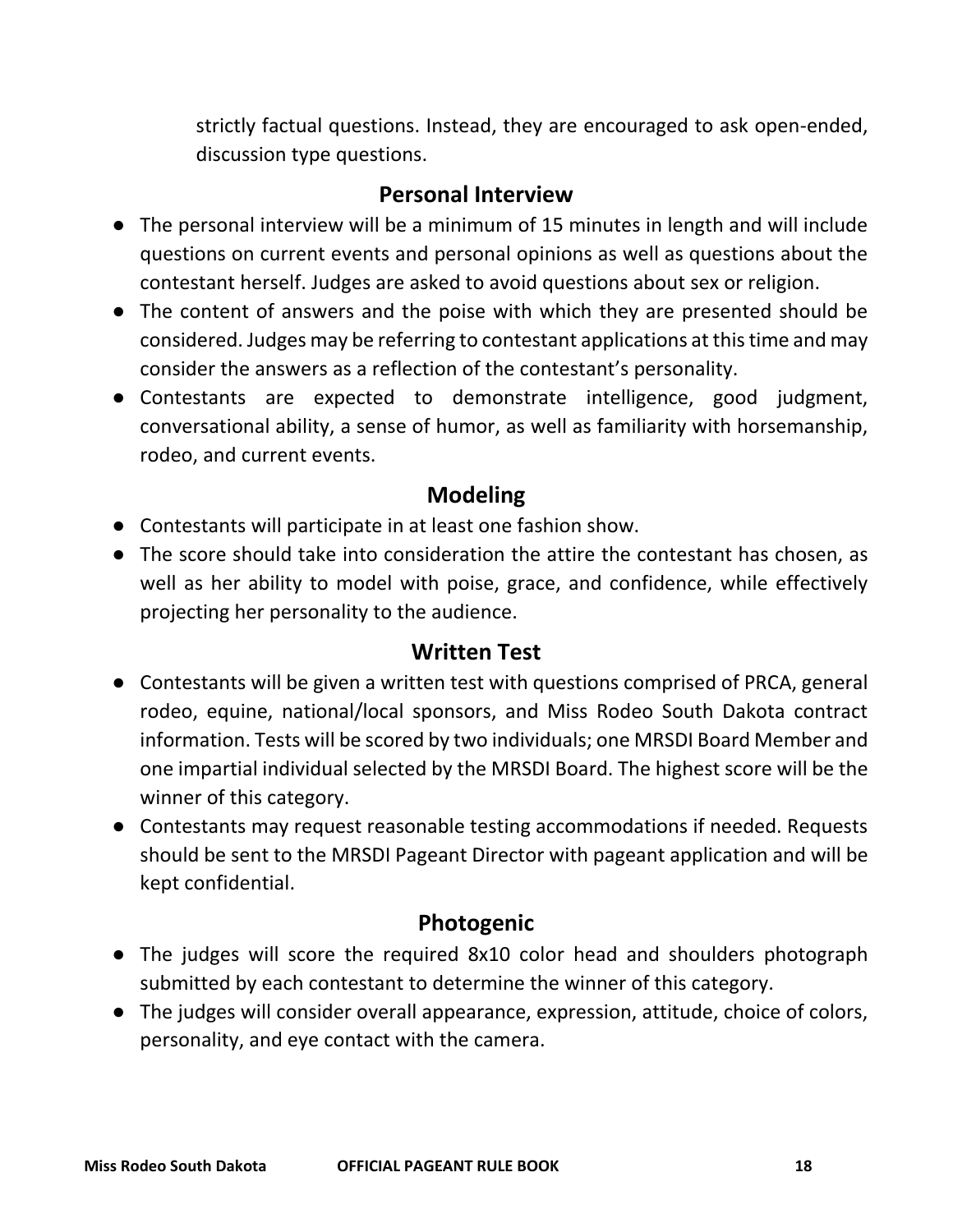## **Dress Code for Pageant Events**

Western hat, boots, and belt required with all outfits unless otherwise noted

#### **Orientation & Open Interview**

● Pants/jeans with shirt, vest, or jacket

#### **Personal Interviews**

● Western business attire – dress or skirt with blouse and/or vest or jacket

#### **Media Interview**

● Personal Interview outfit will be worn; no accessory changes will be allowed

#### **Fashion Show**

- Western trendy outfit this outfit should be a western party type outfit reflecting current trends in the western fashion world. This is an opportunity for contestants to really show off their personality and style. Anything goes (as long as it falls within the guidelines for modesty and appropriate dress of course!). Short dresses, long dresses, pants, jumpsuits…the possibilities are endless and we encourage you to express your creativity! Hat, boots, and belt MUST be western style. Short boots or booties may be worn if they have a western toe and heel. Hats must be a western type that a crown could be worn on.
- $\bullet$  Western elegance outfit this is the rodeo queen version of the evening gown competition. Dresses or skirt outfits should be of a western style.
- Contestants may also model outfits and accessories provided by pageant sponsors. Further information about this will be communicated closer to the pageant.

#### **Horsemanship**

● Pants/jeans with form fitting blouse or shirt with long sleeves, any color. No vests or jackets.

#### **Sponsor Visits**

● Pants/jeans with shirt, vest, or jacket

#### **Rodeo Performance**

● Pants/jeans with arena shirt or vest. Any theme (i.e., Patriotic, Tough Enough to Wear Pink) will be communicated to the contestants when known

#### **Speeches**

● Personal Interview outfit will be worn; accessories may be changed

#### **Horsemanship Interview**

● Pants/jeans with shirt, vest, or jacket

#### **Special Events**

● Pants/jeans with shirt, vest, or jacket unless otherwise specified

#### **Coronation**

● Pants/jeans with arena shirt or vest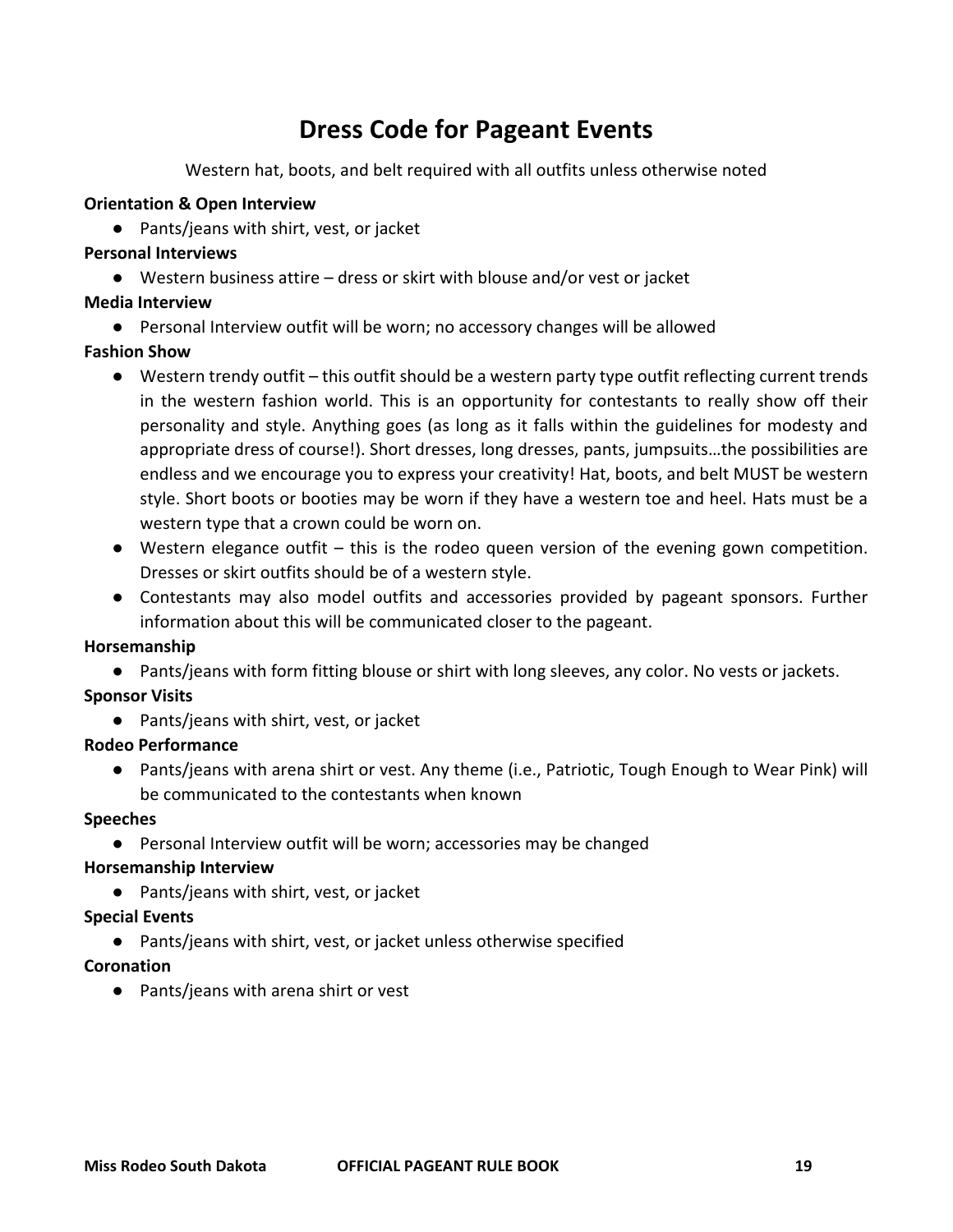## **Scrapbook Guidelines**

The scrapbook competition is an **optional** competition. Miss Rodeo South Dakota Pageant contestants may bring a scrapbook for display and competition if they desire. The scrapbooks will be judged by a separate panel of judges consisting of 3 members of the Miss Rodeo South Dakota, Inc. Board of Directors. A special award will be presented to the winner of the scrapbook contest. Scrapbooks are not part of the formal scoring that determines Miss Rodeo South Dakota and the participation or lack thereof in the scrapbook competition will not be factored into selecting Miss Rodeo South Dakota. The following suggestions are guidelines only and not to be considered as hard and fast rules and/or regulations.

- **Size:** Anything too large is hard to look at and review properly. If you choose a smaller size, make sure it is not jumbled up or cramped. Avoid excessive thickness.
- **Appearance & Attractiveness:** This should be considered throughout the entire book, from cover to cover. The project should be attractive and neat.
- **Content**: A variety of items and photos can include memorabilia from early childhood to the present time; items collected from appearances; and items the contestant cherishes. The scrapbook should be made for the contestant personally – not for the pageant.
- **Workmanship & Ingenuity:** Personal care, being sure the pages turn easily, and items are well secured from cover to cover.
- **Organization & Identification:** The material should be in chronological order. Photographs, places, memorabilia, etc. should be properly identified.
- **Originality & Presentation:** The original, practical, and innovative manner in which the overall product is prepared.
- **Type:** The scrapbook may be a traditional scrapbook with three dimensional elements or a bound photo type book among other options.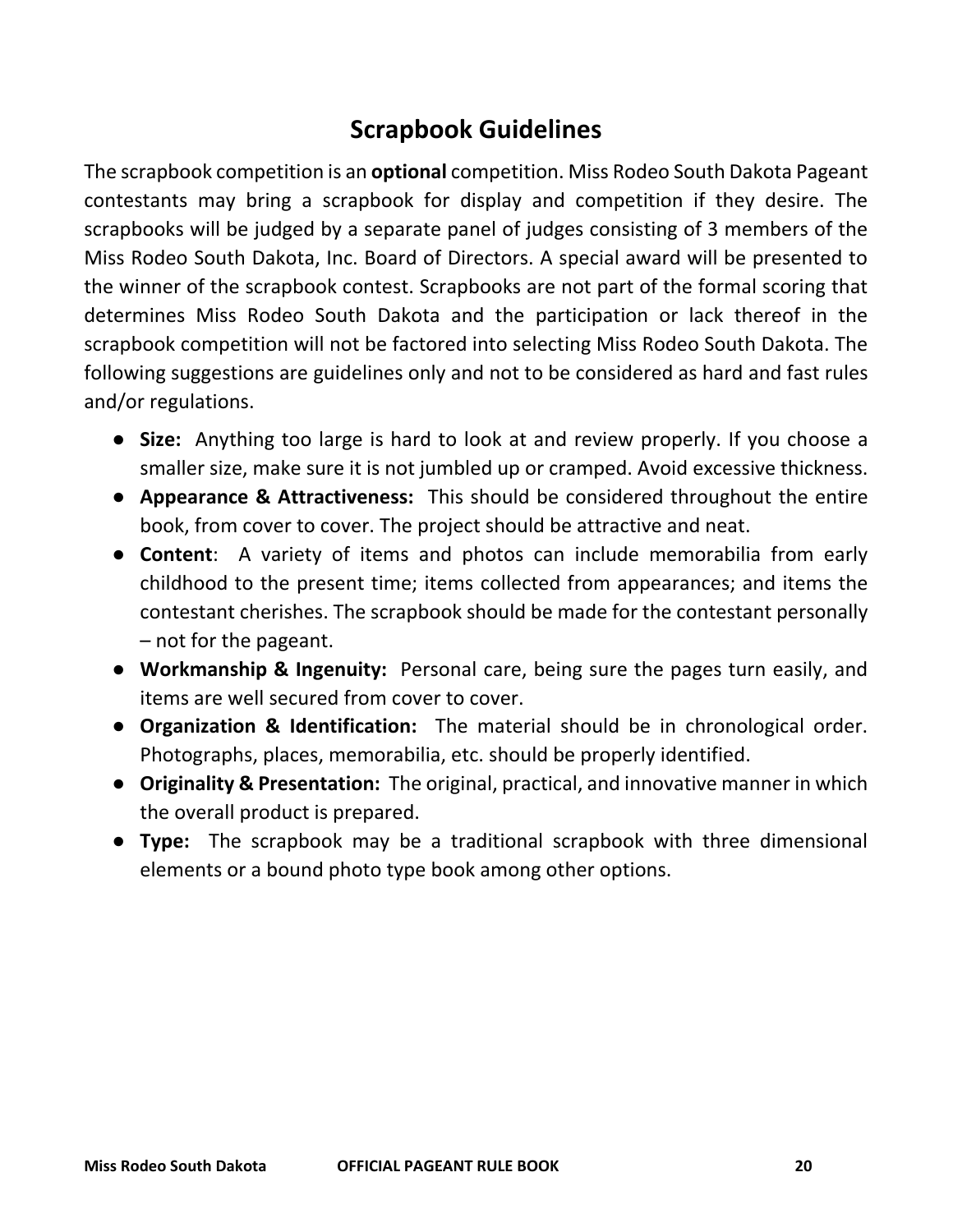## **Horsemanship Pattern #1**



**Start** 

- 1. Extended jog along the side of arena, then to center.
- 2. Begin lope at center of arena and lope left circle on left lead.
- 3. Change leads at center of arena and lope right circle on right lead.
- 4. Change leads and continue loping around end of arena.
- 5. Once on the straight, increase speed and continue around end of arena.
- 6. Stop and back.
- 7. **The judges reserve the right to make alterations and/or additions to this pattern.**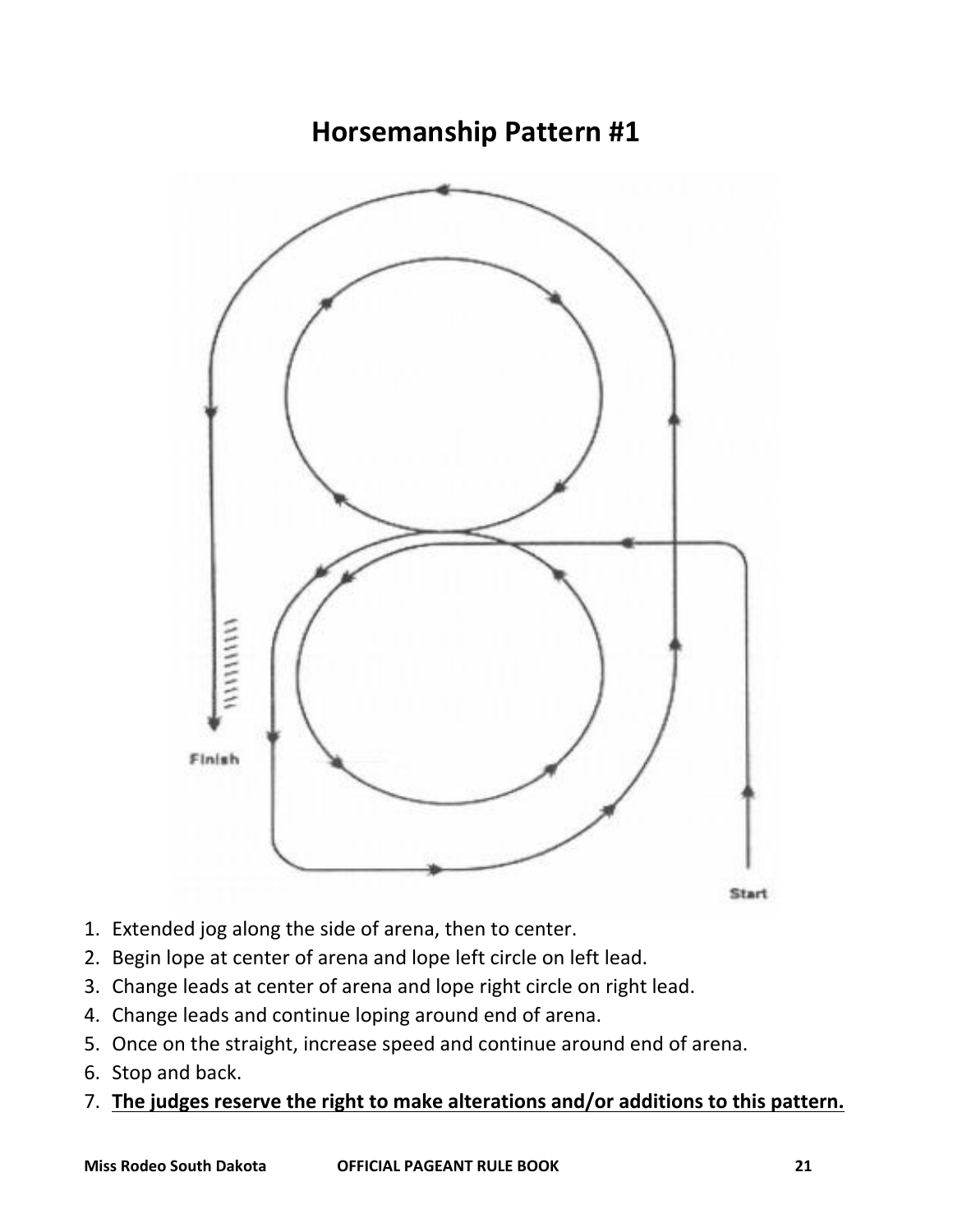**Horsemanship Pattern #2**



- 1. Circle the arena on the left lead at an extended lope.
- 2. Guide left and lope down the center of the arena with moderate speed.
- 3. Pass the center of the arena, stop and back to the center.
- 4. Execute a ¾ turn to the right and lope a circle to the right with moderate speed.
- 5. Change leads and lope a circle, to the left, with moderate speed. After completing the circle, continue loping on the left lead toward the end of the arena.
- 6. Stop and pause to show completion of pattern.
- 7. **The judges reserve the right to make alterations and/or additions to this pattern.**